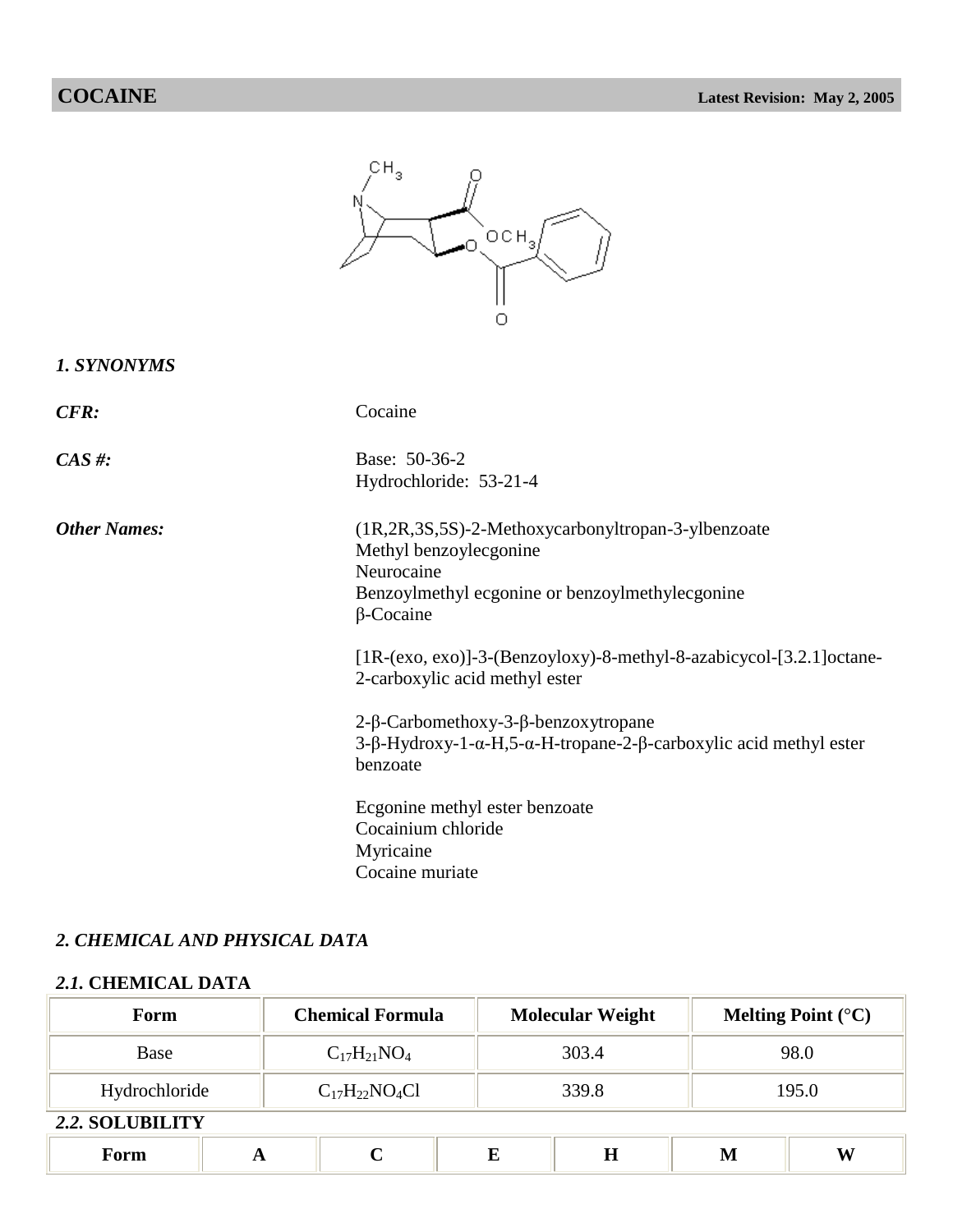| Base                                         | mс<br>$\sim$ $\sim$ | 17 U      | $\Gamma$<br>* r | nс | $\mathbf{r}$ | oα<br>ນມ  |
|----------------------------------------------|---------------------|-----------|-----------------|----|--------------|-----------|
| $\cdot$ $\cdot$<br>T<br><b>Hydrochloride</b> | <b>VSS</b>          | EС<br>⊥ ∾ |                 |    | m۵           | mс<br>⊥ ພ |

 $A =$  acetone,  $C =$  chloroform,  $E =$  ether,  $H =$  hexane,  $M =$  methanol and  $W =$  water,  $VS =$  very soluble,  $FS =$ freely soluble,  $S =$  soluble,  $PS =$  sparingly soluble,  $SS =$  slightly soluble,  $VSS =$  very slightly soluble and  $I =$ insoluble

## *3. SCREENING TECHNIQUES*

## *3.1.* **COLOR TESTS**

| <b>REAGENT</b>                   | <b>COLOR PRODUCED</b>                               |
|----------------------------------|-----------------------------------------------------|
| Acidified cobalt thiocyanate     | Blue flaky precipitate                              |
| Household bleach                 | Base: floats<br>HCI: white streamers                |
| Scott's (works on HCl salt only) | Blue precipitate, then pink, then pink<br>over blue |
| Modified Scott's                 | Blue precipitate, then pink, then pink<br>over blue |

## *3.2.* **CRYSTAL TESTS**

| <b>REAGENT</b>    | <b>RESULTS PRODUCED</b>                                                               |
|-------------------|---------------------------------------------------------------------------------------|
| Gold chloride     | Serrated needles, long thin combs or<br>ladders with branches, very<br>characteristic |
| Platinic chloride | Delicate, feathery crystals                                                           |

## *3.3.* **THIN-LAYER CHROMATOGRAPHY**

### **Visualization**

Acidified iodoplatinate spray *p*-Dimethylaminobenzaldehyde (PDMAB)**\***

\* yellow spot develops with PDMAB

**COMPOUND RELATIVE R<sub>1</sub>**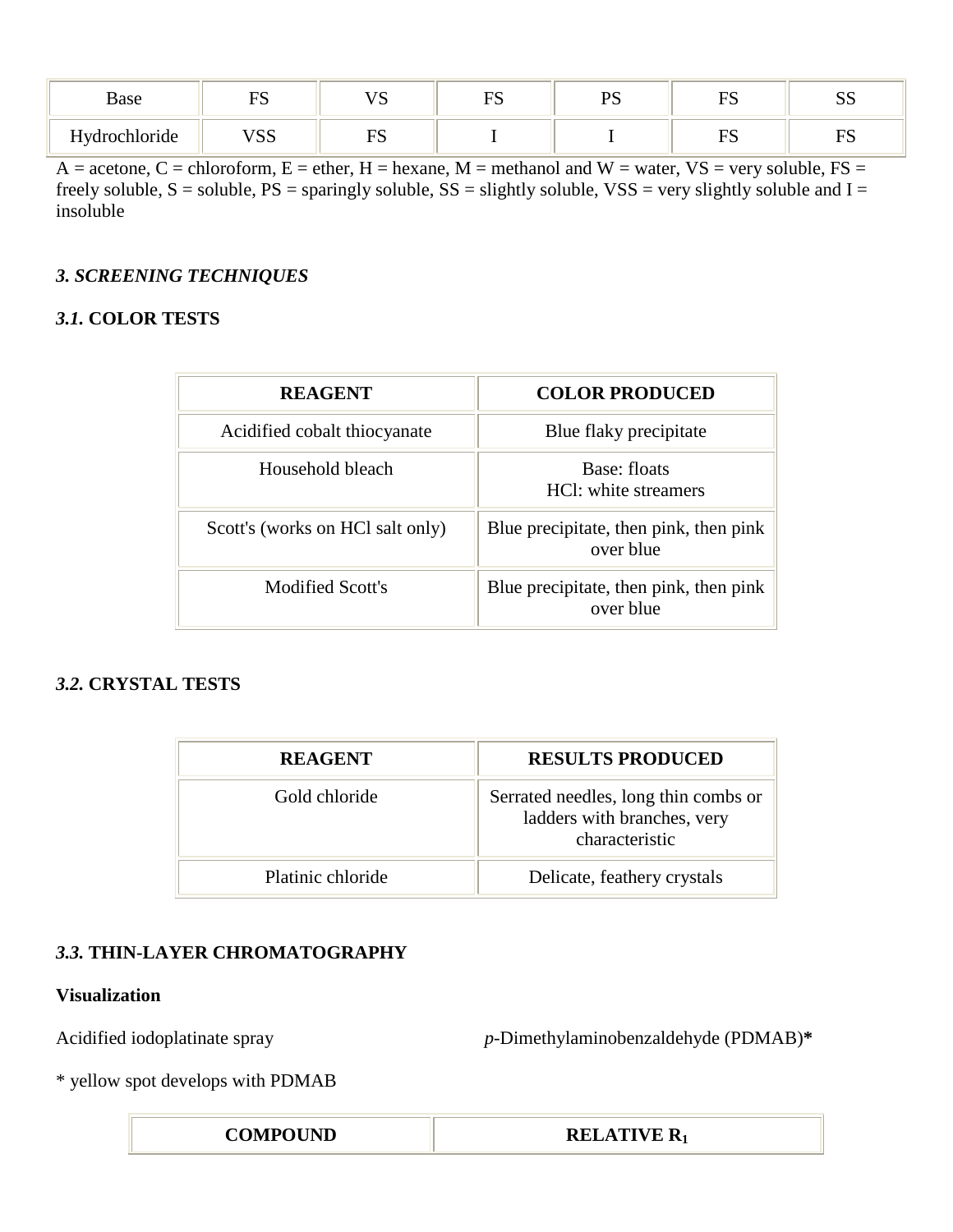|               |     | <b>System</b><br><b>TLC13</b> | <b>System</b><br><b>TLC14</b> |
|---------------|-----|-------------------------------|-------------------------------|
| acetaminophen | 0.0 | 0.5                           | 0.0                           |
| nicotinamide  | 0.1 | 0.5                           | 0.0                           |
| caffeine      | 0.2 | 0.7                           | 0.4                           |
| procaine*     | 0.6 | 0.8                           | 0.4                           |
| benzocaine*   | 0.6 | 0.9                           | 0.4                           |
| tetracaine*   | 0.7 | 0.9                           | 0.6                           |
| lidocaine     | 0.9 | 1.0                           | 0.9                           |
| cocaine       | 1.0 | 1.0                           | 1.0                           |

# *3.4.* **GAS CHROMATOGRAPHY**

## *Method COC-GCS1*

| <i>Instrument:</i>           | Gas chromatograph operated in split mode with FID                                                                                                                                                                |
|------------------------------|------------------------------------------------------------------------------------------------------------------------------------------------------------------------------------------------------------------|
| Column:                      | 5% phenyl/95% methyl silicone 12 m x 0.2 mm x 0.33 $\mu$ m film<br>thickness                                                                                                                                     |
| Carrier gas:                 | Helium at $1.0 \text{ mL/min}$                                                                                                                                                                                   |
| Temperatures:                | Injector: $270^{\circ}$ C<br>Detector: 280°C<br>Oven program:<br>1) $175^{\circ}$ C initial temperature for 1.0 min<br>2) Ramp to $275^{\circ}$ C at $15^{\circ}$ C/min<br>3) Hold final temperature for 3.0 min |
| <b>Injection Parameters:</b> | Split Ratio = $60:1$ , 1 µL injected                                                                                                                                                                             |

Samples are to be dissolved in chloroform and filtered.

| <b>COMPOUND</b>  | <b>RRT</b> | <b>COMPOUND</b>  | <b>RRT</b> |
|------------------|------------|------------------|------------|
| benzoic acid     | 0.12       | chlorpheniramine | 0.78       |
| nicotinamide     | 0.20       | procaine         | 0.80       |
| methylecgonidine | 0.21       | methaqualone     | 0.95       |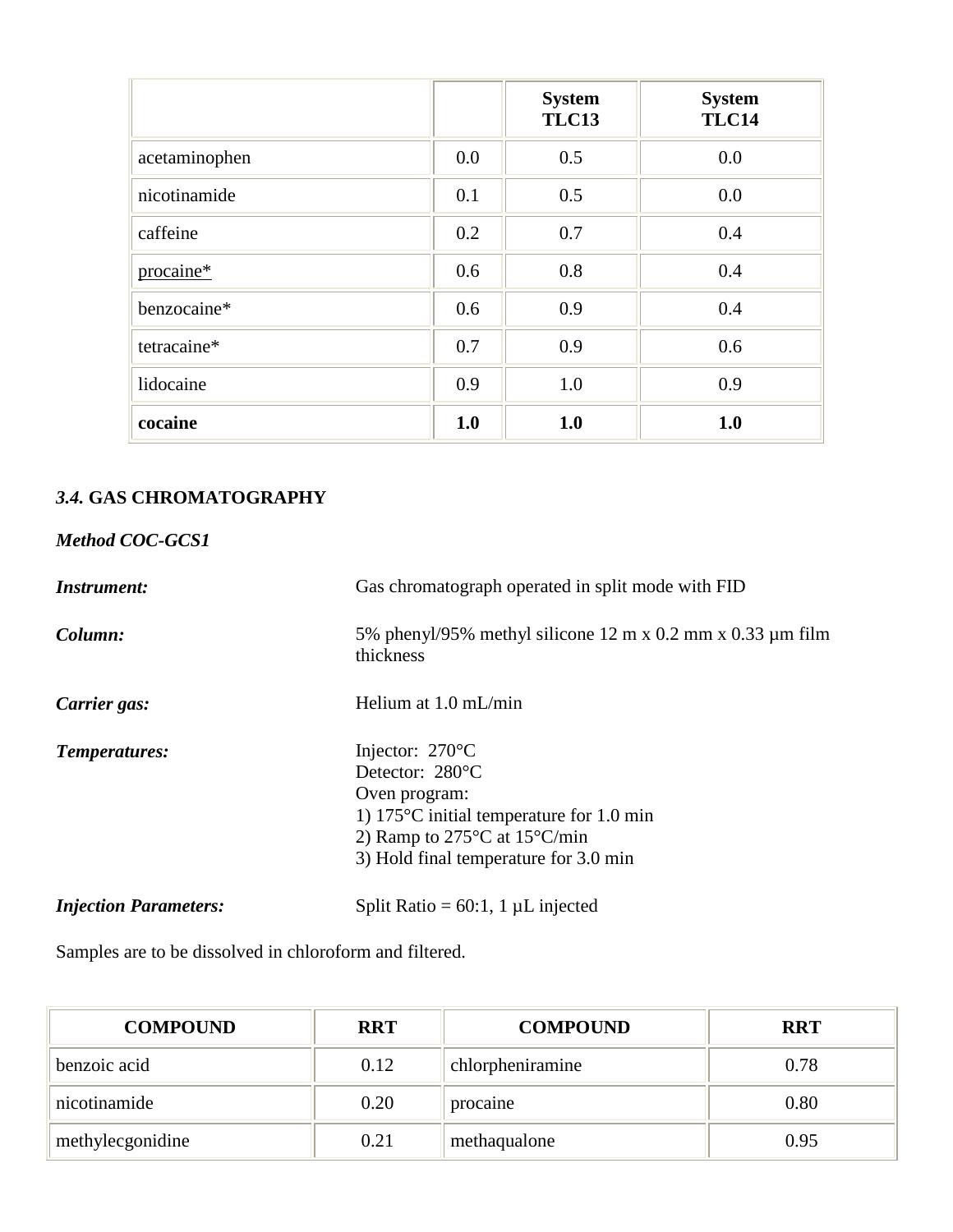| methylecgonine  | 0.27 | norcocaine                | 0.96                     |
|-----------------|------|---------------------------|--------------------------|
| benzocaine      | 0.32 | <b>Cocaine</b>            | $1.00(5.32 \text{ min})$ |
| ibuprofen       | 0.34 | tetracaine                | 1.02                     |
| acetaminophen   | 0.41 | tetracosane               | 1.14                     |
| phenacetin      | 0.42 | codeine                   | 1.19                     |
| amobarbital     | 0.45 | cis-cinnamoylcocaine      | 1.20                     |
| pentobarbital   | 0.48 | morphine                  | 1.24                     |
| secobarbital    | 0.53 | acetylcodeine             | 1.31                     |
| caffeine        | 0.58 | trans-cinnamoylcocaine    | 1.32                     |
| diphenhydramine | 0.62 | $O^6$ -monoacetylmorphine | 1.33                     |
| antipyrine      | 0.64 | benzoylecgonine           | 1.41                     |
| lidocaine       | 0.64 | heroin                    | 1.44                     |
| aminopyrine     | 0.69 | trimethoxycocaine         | 1.58                     |
| tropacocaine    | 0.73 | quinidine                 | 1.61                     |
| phenobarbital   | 0.72 | quinine                   | 1.62                     |
| theophylline    | 0.76 |                           |                          |

# *Method SFL4 Screen*

| <i>Instrument:</i> | Gas chromatograph operated in split/splitless mode with FID or MS                                                                                                                                                                                                   |
|--------------------|---------------------------------------------------------------------------------------------------------------------------------------------------------------------------------------------------------------------------------------------------------------------|
| Column:            | 5% diphenyl/95% dimethylpolysiloxane 30 m x 0.25mm x 0.25 µm<br>film thickness                                                                                                                                                                                      |
| Carrier gas:       | MS: Helium at 1.3 mL/min<br>FID: Hydrogen at 1.3 mL/min                                                                                                                                                                                                             |
| Temperatures:      | Injector: $250^{\circ}$ C<br>FID Detector Temp: 300°C<br>MS Transfer Line: 280°C<br>Oven program:<br>1) $100^{\circ}$ C initial temperature<br>2) Ramp to $295^{\circ}$ C at $35^{\circ}$ C/min<br>3) Hold final temperature for 6.43 min<br>Total run time: 12 min |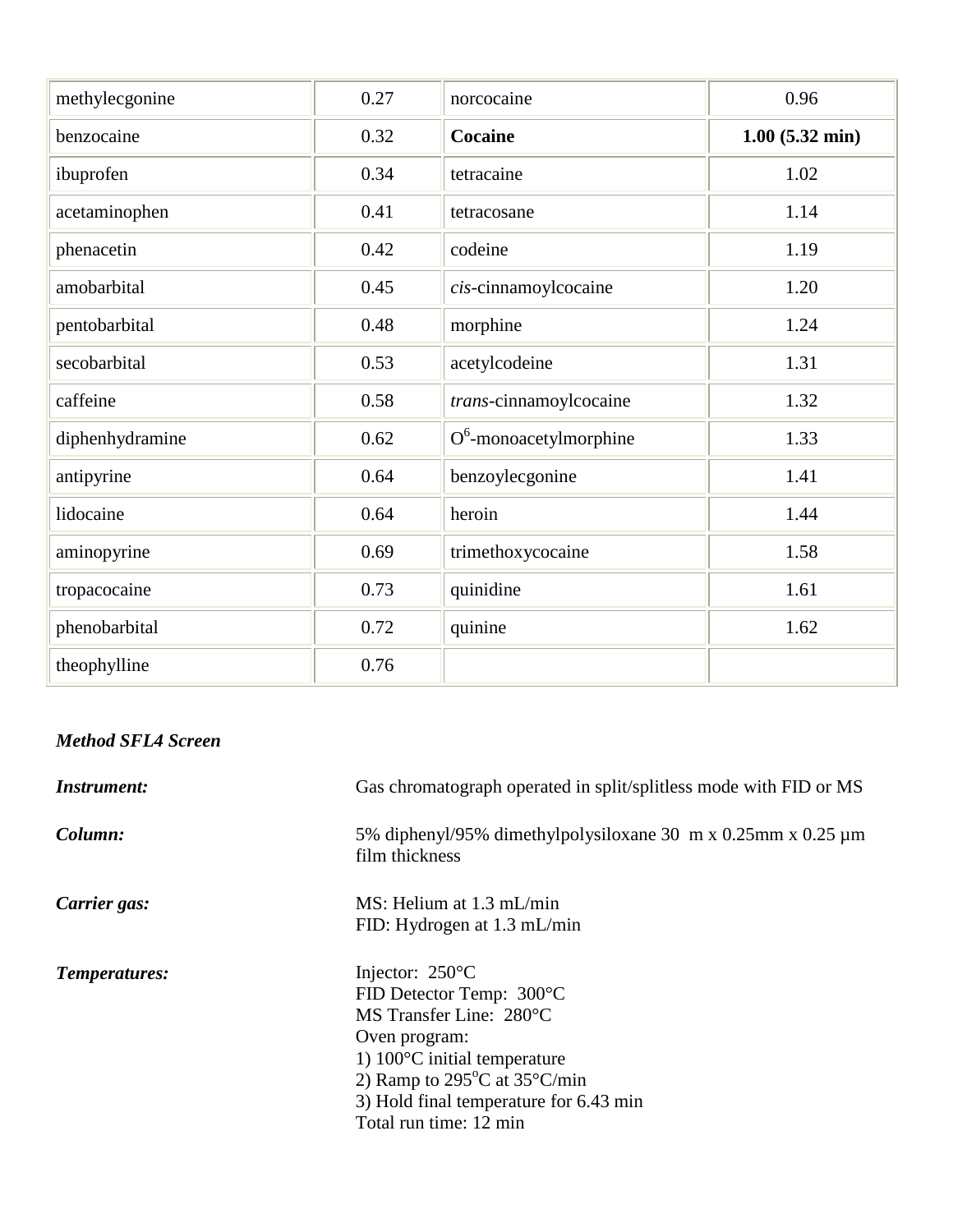# *Injection Parameters:* Split Ratio = 100:1, 1 µL injected

| <b>COMPOUND</b>       | <b>RRT</b> | <b>COMPOUND</b>           | <b>RRT</b>               |
|-----------------------|------------|---------------------------|--------------------------|
| methyl benzoate       | 0.39       | chlorpheniramine          | 0.90                     |
| benzoic acid          | 0.40       | procaine                  | 0.91                     |
| nicotinamide          | 0.53       | norcocaine                | 0.98                     |
| anhydromethylecgonine | 0.56       | cocaine                   | $1.00(5.79 \text{ min})$ |
| tetradecane           | 0.57       | tetracaine                | 1.01                     |
| methylecgonine        | 0.61       | methyl arachidate         | 1.04                     |
| dimethylterephthalate | 0.62       | cis-cinnamoylcocaine      | 1.09                     |
| benzocaine            | 0.66       | codeine                   | 1.10                     |
| acetaminophen         | 0.71       | morphine                  | 1.13                     |
| phenacetin            | 0.72       | acetylcodeine             | 1.17                     |
| caffeine              | 0.80       | trans-cinnamoylcocaine    | 1.17                     |
| diphenhydramine       | 0.84       | $O^6$ -monoacetylmorphine | 1.18                     |
| methyl palmitate      | 0.85       | benzoylecgonine           | 1.18                     |
| lidocaine             | 0.85       | heroin                    | 1.25                     |
| aminopyrine           | 0.86       | quinine                   | 1.39                     |
| theophylline          | 0.87       | diltiazem                 | 1.52                     |
| tropacocaine          | 0.89       |                           |                          |

# *3.5. HIGH PERFORMANCE LIQUID CHROMATOGRAPHY*

# *Method COC-LCS1*

| <b>Instrument:</b>       | High performance liquid chromatograph equipped with diode array |
|--------------------------|-----------------------------------------------------------------|
| Column:                  | 5 µm ODS, 150 mm x 4.6 mm                                       |
| Detector:                | $UV, 210$ nm                                                    |
| Flow:                    | $1.0$ mL/min                                                    |
| <b>Injection Volume:</b> | $5.0 \mu L$                                                     |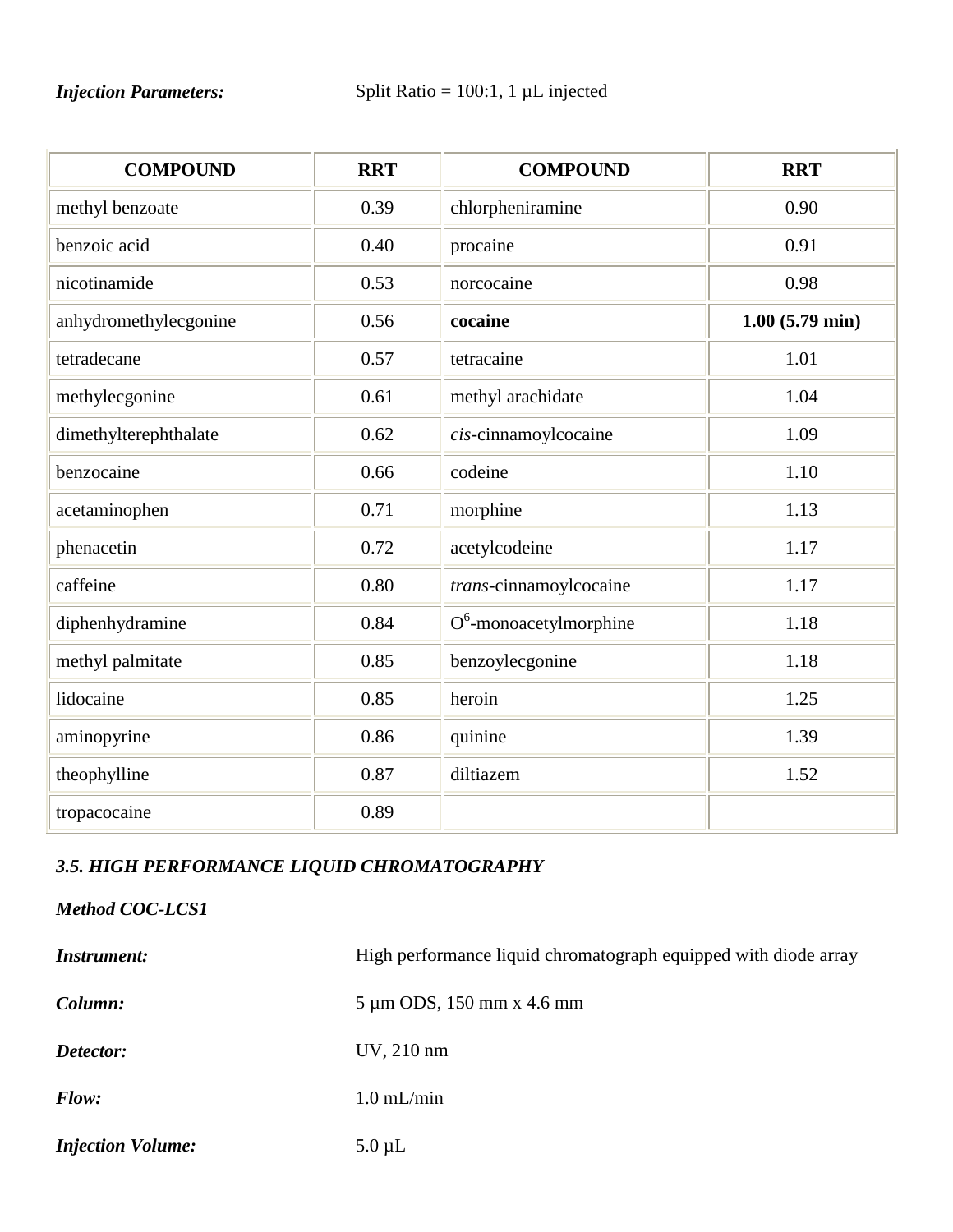| <b>Buffer:</b>       | 4000 mL distilled water, 10 g sodium hydroxide, 30.0 mL phosphoric<br>acid and 8.0 mL hexylamine                                                                                                                    |
|----------------------|---------------------------------------------------------------------------------------------------------------------------------------------------------------------------------------------------------------------|
| <b>Mobile Phase:</b> | 1) Initially, buffer: acetonitrile 98:2 for 2 min<br>2) Gradient to buffer: acetonitrile 80:20 over 12 min<br>3) Gradient to buffer: acetonitrile 60:40 over 13 min<br>4) Hold buffer: acetonitrile 60:40 for 5 min |

Samples are to be dissolved in buffer: acetonitrile 90:10, sonicated, then filtered with a 0.45  $\mu$ m filter.

| <b>COMPOUND</b>                | <b>RRT</b> | <b>COMPOUND</b>        | <b>RRT</b>                |
|--------------------------------|------------|------------------------|---------------------------|
| isonicotinamide                | 0.14       | tropacocaine           | 0.91                      |
| nicotinamide                   | 0.15       | benzoyl ecgonine       | 0.93                      |
| morphine                       | 0.24       | antipyrine             | 0.98                      |
| phenylpropanolamine            | 0.25       | cocaine                | $1.00(11.79 \text{ min})$ |
| ephedrine                      | 0.30       | acetylcodeine          | 1.02                      |
| aminopyrine                    | 0.32       | heroin                 | 1.07                      |
| procaine                       | 0.35       | phencyclidine          | 1.28                      |
| amphetamine                    | 0.38       | aspirin                | 1.39                      |
| methamphetamine                | 0.43       | diazepam               | 1.46                      |
| codeine                        | 0.45       | trans-cinnamoylcocaine | 1.47                      |
| methylenedioxyamphetamine      | 0.49       | phenobarbital          | 1.53                      |
| methylenedioxy-methamphetamine | 0.53       | tetracaine             | 1.54                      |
| lidocaine                      | 0.55       | phenacetin             | 1.56                      |
| quinine                        | 0.57       | diphenhydramine        | 1.57                      |
| $O^6$ -monoacetylmorphine      | 0.63       | phenyl-2-propanone     | 1.59                      |
| acetaminophen                  | 0.65       | benzocaine             | 1.66                      |
| strychnine                     | 0.80       | amobarbital            | 1.96                      |
| caffeine                       | 0.84       | methaqualone           | 2.00                      |
| barbital                       | 0.87       | secobarbital           | 2.13                      |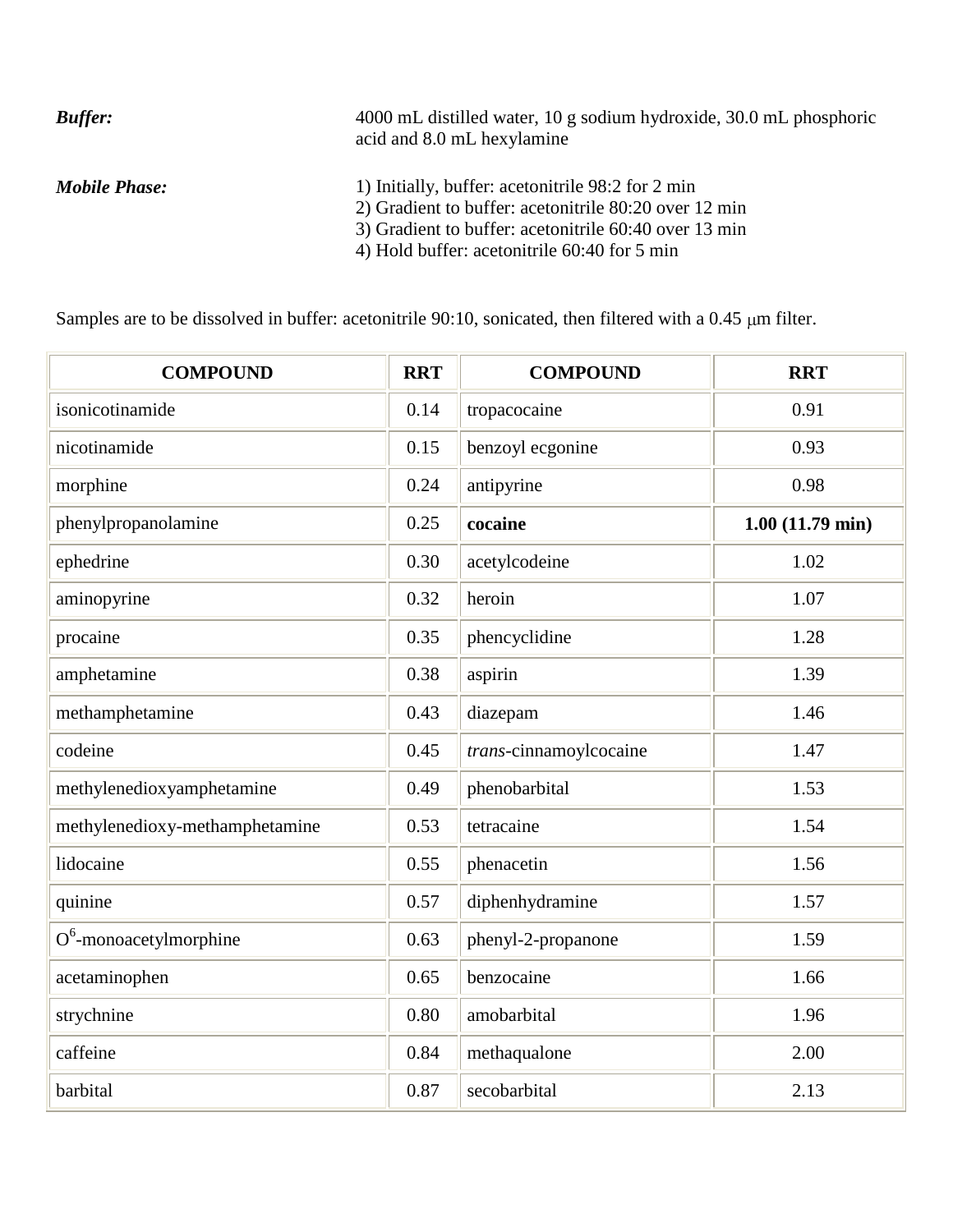## *4. SEPARATION TECHNIQUES*

Several adulterants can be isolated from cocaine by the use of solvent washes. For example, nicotinamide and acetaminophen are soluble in acetone while cocaine hydrochloride is only slightly soluble. Benzocaine is soluble in ether and cocaine hydrochloride is not. Procaine hydrochloride is only slightly soluble in chloroform while cocaine hydrochloride is very soluble.

## *5. QUANTITATIVE PROCEDURES*

## *5.1. GAS CHROMATOGRAPHY*

## *Method COC-GCQ1*

*Internal Standard Stock Solution:* 0.6 mg/mL tetracosane in chloroform.

#### *Standard Solution Preparation*:

Accurately weigh and prepare a standard solution of cocaine (hydrochloride or base) at approximately 0.6 mg/mL using above internal standard stock solution.

#### *Sample Preparation*:

Accurately weigh an amount of sample into a volumetric flask and dilute with internal standard stock solution. If necessary, dilute the sample so the final concentration approximates the standard concentration.

| <i>Instrument:</i>              | Gas chromatograph operated in split mode with FID                              |  |
|---------------------------------|--------------------------------------------------------------------------------|--|
| Column:                         | 5% phenyl/95% methyl silicone 30 m x 0.32 mm x 0.25 $\mu$ m film<br>thickness  |  |
| Carrier gas:                    | Helium at 2.0 mL/min                                                           |  |
| Temperatures:                   | Injector: 280°C<br>Detector: 280°C<br>Oven program: $250^{\circ}$ C isothermal |  |
| <b>Injection Parameters:</b>    | Split Ratio = $50:1$ , 1 µL injected                                           |  |
| <b>Typical Retention Time:</b>  | Cocaine: 2.79 min<br>Tetracosane: 3.36 min                                     |  |
| <b>Linear Range:</b>            | Base: $0.1 - 1.5$ mg/mL<br>Hydrochloride: 0.1 - 1.8 mg/mL                      |  |
| <i>Repeatability:</i>           | Base: RSD less than 0.3%<br>Hydrochloride: RSD less than 0.4%                  |  |
| <b>Correlation Coefficient:</b> | Base: 0.999<br>Hydrochloride: 0.999                                            |  |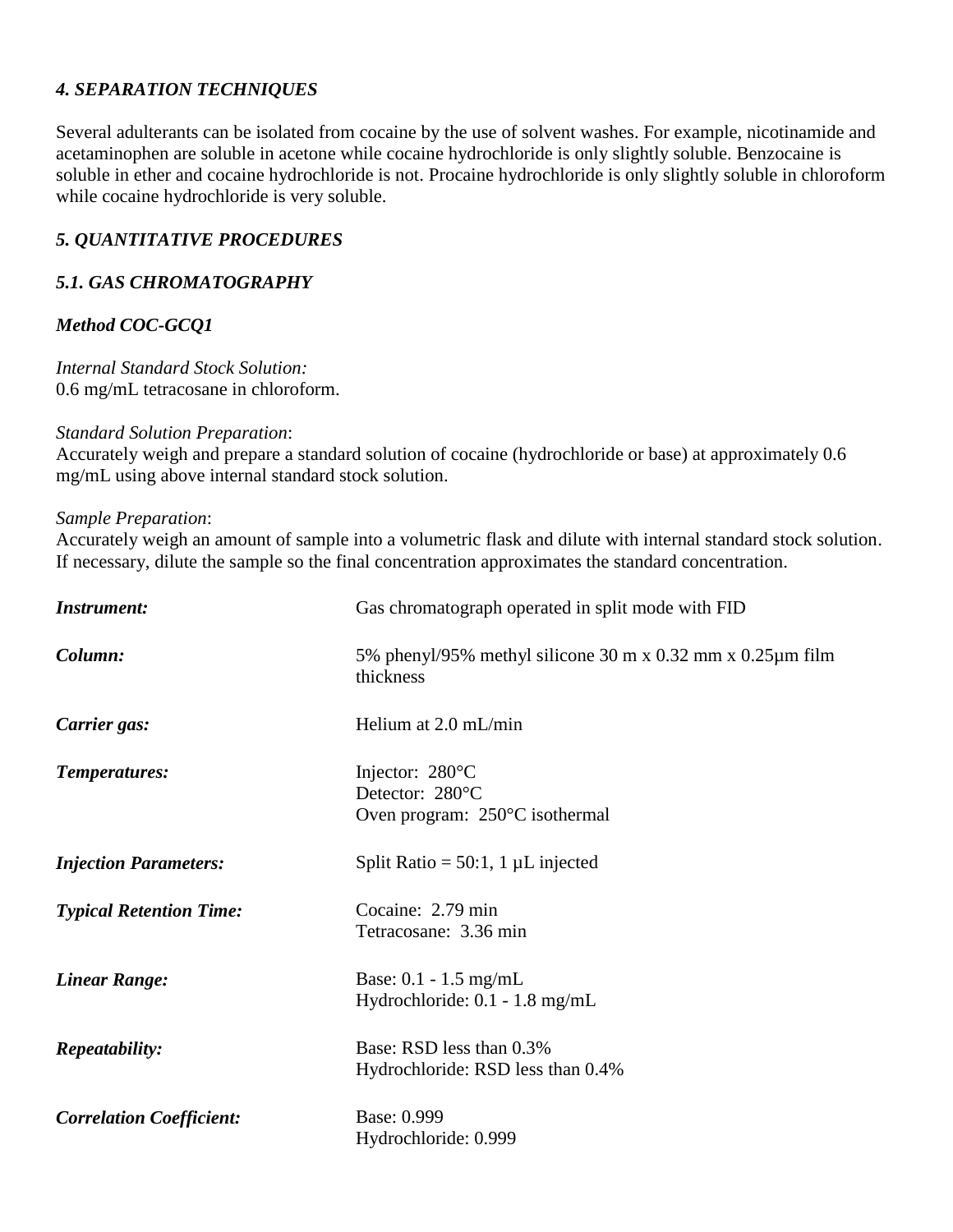#### *Accuracy:* Base: Error less than 5% Hydrochloride: Error less than 5%

| <b>COMPOUND</b> | <b>RRT</b> | <b>COMPOUND</b> | <b>RRT</b>              |
|-----------------|------------|-----------------|-------------------------|
| nicotinamide    | 0.40       | cocaine         | $1.0(2.79 \text{ min})$ |
| benzocaine      | 0.49       | tetracaine      | 1.0                     |
| caffeine        | 0.56       | tetracosane     | 1.4                     |
| lidocaine       | 0.61       | codeine         | 1.5                     |
| procaine        | 0.73       |                 |                         |

# *Method COC-GCQ2*

*Internal Standard Stock Solution*: 0.6 mg/mL tetracosane in chloroform.

#### *Standard Solution Preparation*:

Accurately weigh and prepare a standard solution of cocaine (hydrochloride or base) at approximately 0.5 mg/mL using above internal standard stock solution.

#### *Sample Preparation*:

Accurately weigh an amount of sample into a volumetric flask and dilute with internal standard stock solution. If necessary, dilute the sample so the final concentration approximates the standard concentration.

| <i>Instrument:</i>             | Gas chromatograph operated in split mode with FID                                        |  |
|--------------------------------|------------------------------------------------------------------------------------------|--|
| Column:                        | 100% methyl siloxane 12 m x 0.20 mm x 0.33 $\mu$ m film thickness                        |  |
| Carrier gas:                   | Helium at $1.0$ mL/min                                                                   |  |
| Temperatures:                  | Injector: $270^{\circ}$ C<br>Detector: 280°C<br>Oven program: $230^{\circ}$ C isothermal |  |
| <b>Injection Parameters:</b>   | Split Ratio = $40:1$ , 1 µL injected                                                     |  |
| <b>Typical Retention Time:</b> | Cocaine: 2.18 min<br>Tetracosane: 3.52 min                                               |  |
| <b>Linear Range:</b>           | Base: $0.1 - 1.3$ mg/mL<br>Hydrochloride: $0.1 - 1.4$ mg/mL                              |  |
| <i>Repeatability:</i>          | Base: RSD less than 0.6%                                                                 |  |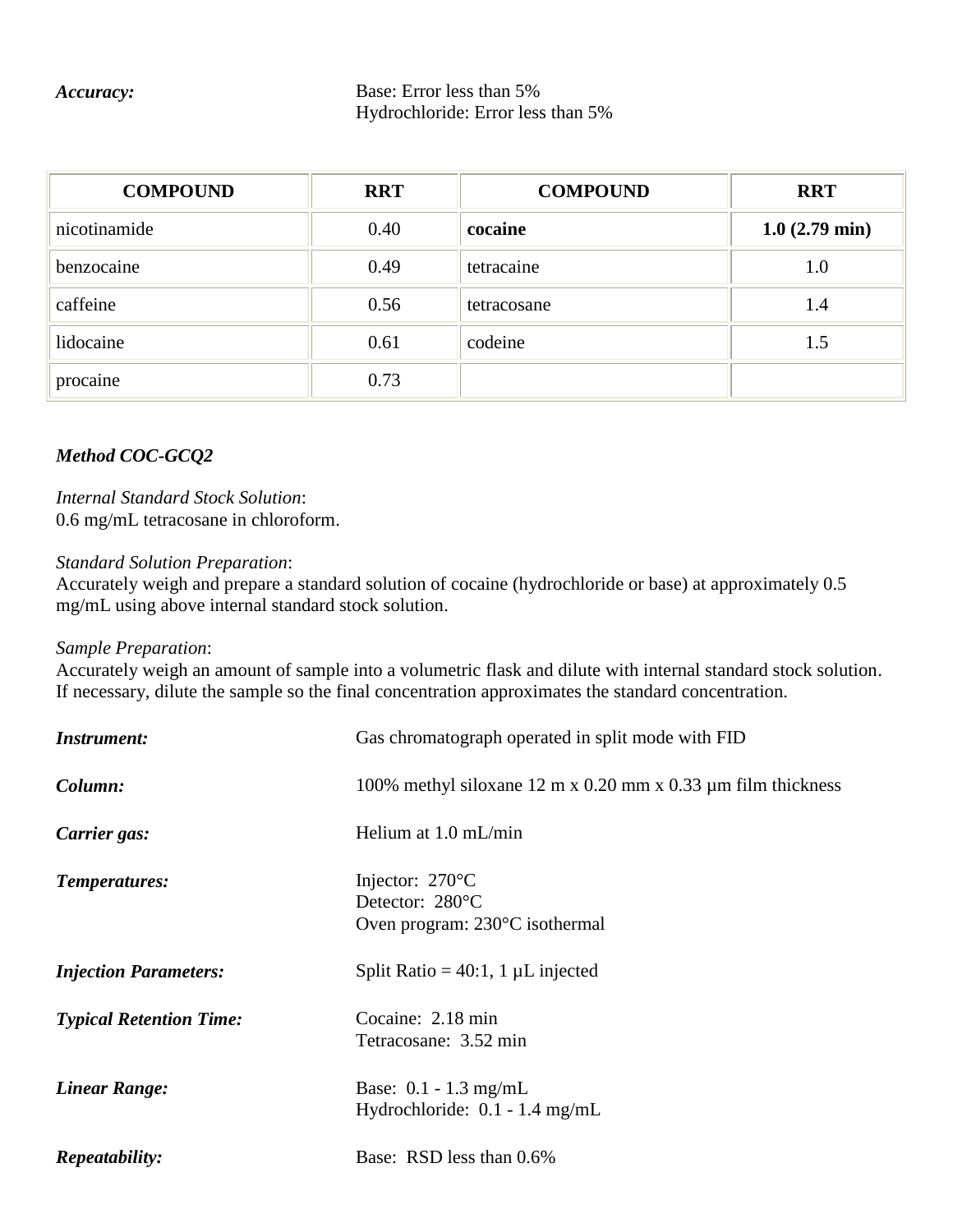#### Hydrochloride: RSD less than 1.5%

| <b>Correlation Coefficient:</b> | Base: 0.999          |  |
|---------------------------------|----------------------|--|
|                                 | Hydrochloride: 0.999 |  |

*Accuracy:* Base: Error less than 5% Hydrochloride: Error less than 5%

| <b>COMPOUND</b> | <b>RRT</b> | <b>COMPOUND</b> | <b>RRT</b>                  |
|-----------------|------------|-----------------|-----------------------------|
| nicotinamide    | 0.45       | cocaine         | $(2.18 \text{ min})$<br>1.0 |
| benzocaine      | 0.49       | tetracaine      | 1.01                        |
| caffeine        | 0.61       | tetracosane     | 1.61                        |
| lidocaine       | 0.63       | codeine         | 1.69                        |
| procaine        | 0.75       |                 |                             |

## *Method COC-GCQ3*

*Internal Standard Stock Solution:* 0.6 mg/mL tetracosane in chloroform.

#### *Standard Solution Preparation*:

Accurately weigh and prepare a standard solution of cocaine (hydrochloride or base) at approximately 0.6 mg/mL using above internal standard stock solution.

#### *Sample Preparation*:

Accurately weigh an amount of sample into a volumetric flask and dilute with internal standard stock solution. If necessary, dilute the sample so the final concentration approximates the standard concentration.

| <i>Instrument:</i>             | Gas chromatograph operated in split mode with FID                                        |  |  |
|--------------------------------|------------------------------------------------------------------------------------------|--|--|
| Column:                        | 5% phenyl/95% methyl silicone 12 m x 0.20 mm x 0.33 $\mu$ m film<br>thickness            |  |  |
| Carrier gas:                   | Helium at $1.0 \text{ mL/min}$                                                           |  |  |
| Temperatures:                  | Injector: $270^{\circ}$ C<br>Detector: 280°C<br>Oven program: $250^{\circ}$ C isothermal |  |  |
| <b>Injection Parameters:</b>   | Split Ratio = $60:1$ , 1 µL injected                                                     |  |  |
| <b>Typical Retention Time:</b> | Cocaine: 1.56 min                                                                        |  |  |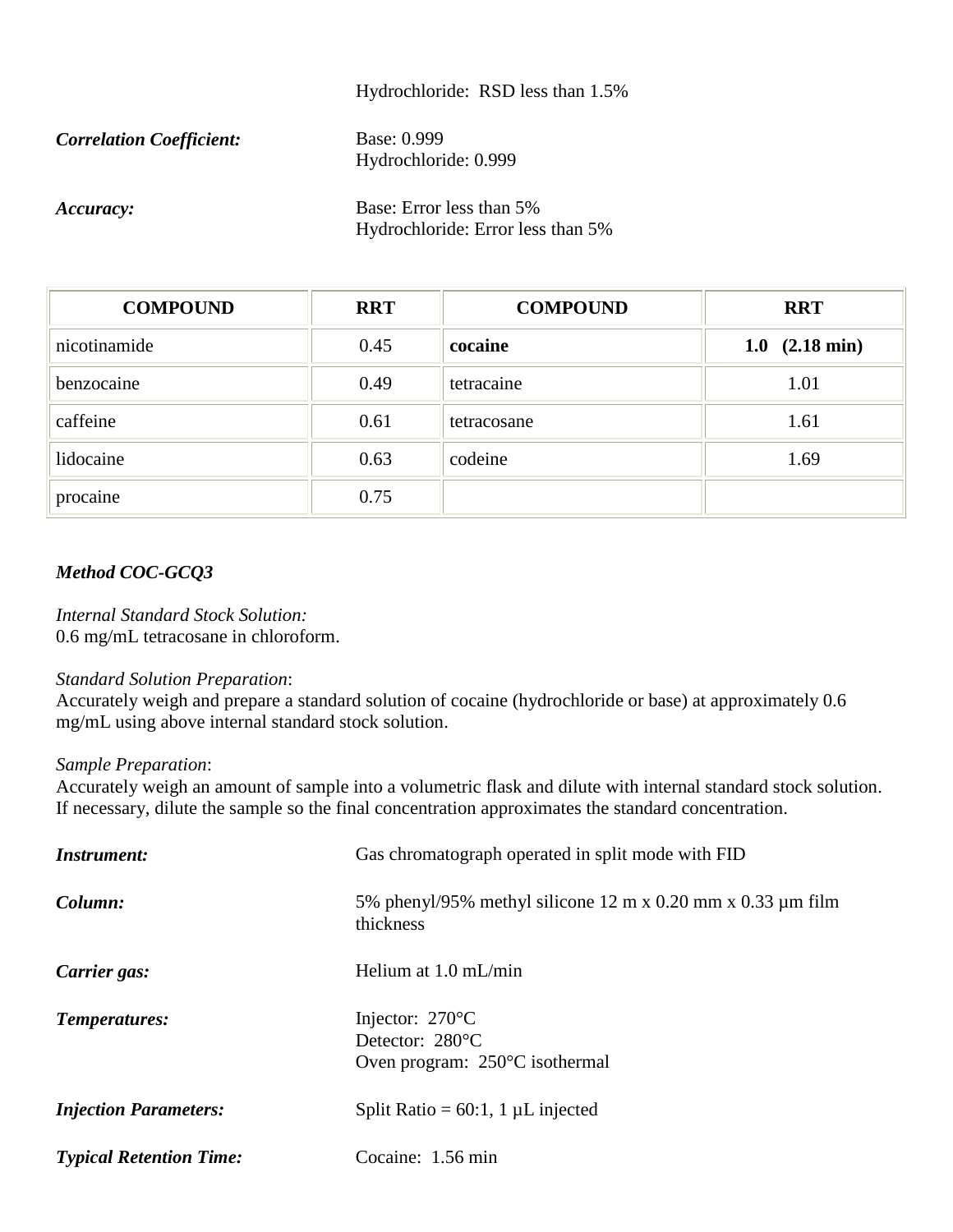|                                 | Tetracosane: 1.96 min                                         |
|---------------------------------|---------------------------------------------------------------|
| <b>Linear Range:</b>            | Base: $0.1 - 2.0$ mg/mL<br>Hydrochloride: $0.05 - 2.0$ mg/mL  |
| <i>Repeatability:</i>           | Base: RSD less than 0.5%<br>Hydrochloride: RSD less than 1.6% |
| <b>Correlation Coefficient:</b> | Base: 0.999<br>Hydrochloride: 0.999                           |
| Accuracy:                       | Base: Error less than 5%<br>Hydrochloride: Error less than 5% |

## *Method COC-GCQ4*

#### *Internal Standard Stock Solution:*

4.8 mg/mL eicosane in chloroform. This solution will be diluted 2 mL to 10 mL for a final eicosane concentration of 0.96 mg/mL.

#### *Standard Solution Preparation*:

Accurately weigh and prepare a standard solution of cocaine hydrochloride at approximately 1.7 mg/mL using chloroform and above internal standard stock solution diluted 2 mL to 10 mL.

#### *Sample Preparation*:

Accurately weigh an amount of sample into a volumetric flask. Dilute the sample with chloroform and/or internal standard stock solution diluted 2 mL to 10 mL. If necessary, dilute the sample so the final concentration approximates the standard concentration making sure the final dilution contains the internal standard stock solution diluted 2 mL to 10 mL

| <i>Instrument:</i>           | Gas chromatograph operated in split mode with FID                                                                                                                                                                |  |  |
|------------------------------|------------------------------------------------------------------------------------------------------------------------------------------------------------------------------------------------------------------|--|--|
| Column:                      | 5% phenyl/95% methyl silicone 12.5 m x 0.20 mm x 0.33 $\mu$ m film<br>thickness                                                                                                                                  |  |  |
| Carrier gas:                 | Helium at $0.5$ mL/min                                                                                                                                                                                           |  |  |
| Temperatures:                | Injector: $270^{\circ}$ C<br>Detector: 285°C<br>Oven program:<br>1) $215^{\circ}$ C initial temperature for 9.0 min<br>2) Ramp to $260^{\circ}$ C at $2^{\circ}$ C /min<br>3) Hold final temperature for 2.0 min |  |  |
| <b>Injection Parameters:</b> | Split Ratio = $100:1$ , 1 µL injected                                                                                                                                                                            |  |  |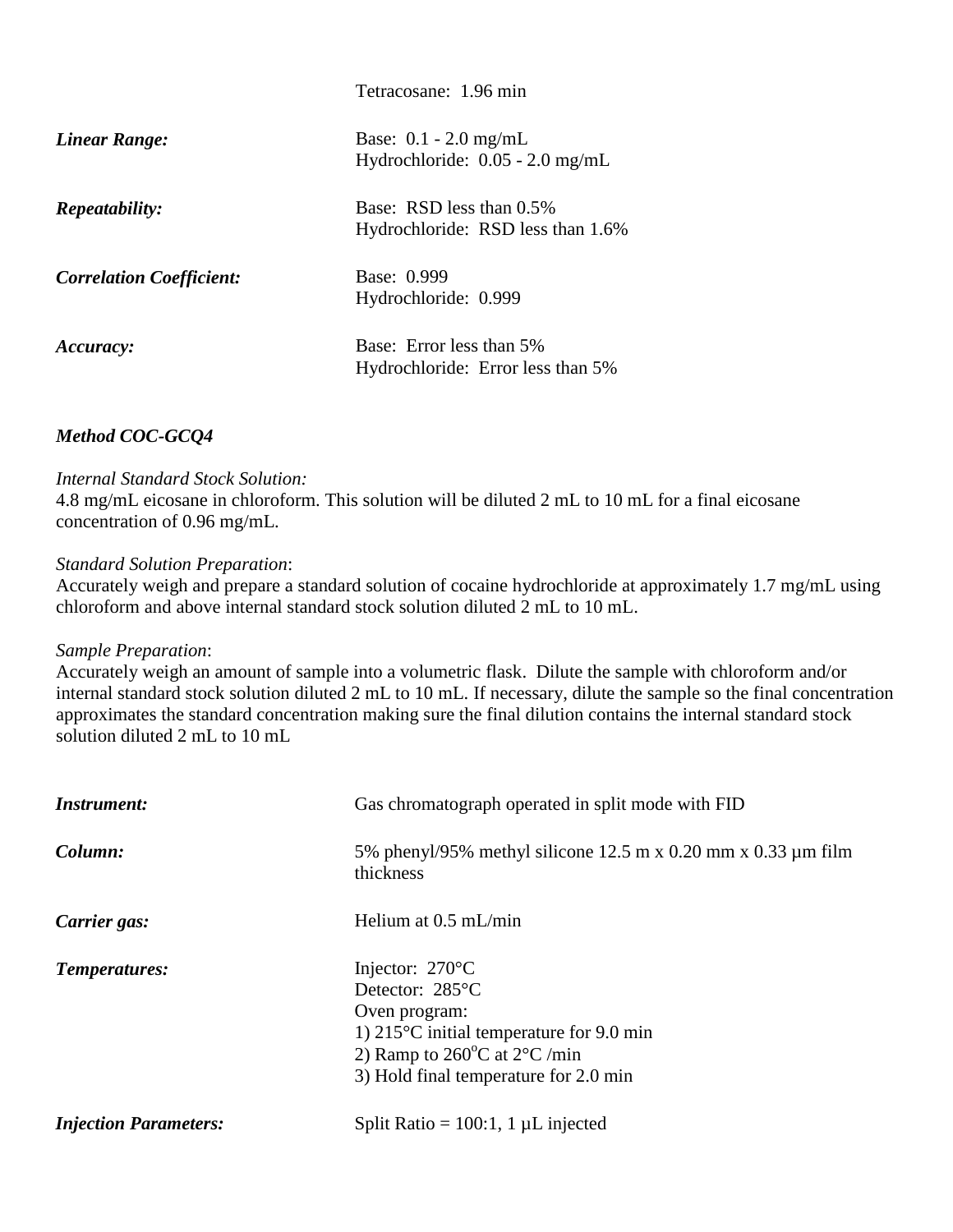| <b>Typical Retention Time:</b>  | Cocaine: 8.0 min<br>Eicosane: 3.7 min |  |
|---------------------------------|---------------------------------------|--|
| Linear Range:                   | $0.18 - 3.6$ mg/mL                    |  |
| <i>Repeatability:</i>           | RSD less than 1.6%                    |  |
| <b>Correlation Coefficient:</b> | 0.9999                                |  |
| Accuracy:                       | Error less than 0.4%                  |  |

| <b>COMPOUND</b>       | <b>RRT</b> | <b>COMPOUND</b> | <b>RRT</b>              |
|-----------------------|------------|-----------------|-------------------------|
| phenylpropanolamine   | 0.14       | caffeine        | 0.36                    |
| ephedrine             | 0.15       | lidocaine       | 0.40                    |
| nicotinamide          | 0.15       | aminopyrine     | 0.45                    |
| dimethylterephthalate | 0.17       | eicosane        | 0.47                    |
| benzocaine            | 0.20       | cocaine         | $1.00(8.0 \text{ min})$ |
| ibuprofen             | 0.21       | tetracaine      | 1.01                    |
| acetaminophen         | 0.24       |                 |                         |

## **Method SFL4cocaine1,3**

*Internal Standard Stock Solution:*  1.00 mg/mL tetraphenylethylene (TPE) in methylene chloride.

#### *Standard Solution Preparation:*

Prepare a standard solution of cocaine within the linearity ranges listed below.

*Sample Preparation*:

Accurately weight an amount of sample into a volumetric flask so that the final cocaine concentration is approximately equivalent to that of the standard solution. Dilute to volume using the internal standard stock solution.

*Method Considerations*: Baseline separation of cocaine and tetracaine must be observed in order to use this method.

| Instrument: | Gas chromatograph operated in split mode with FID                              |
|-------------|--------------------------------------------------------------------------------|
| Column:     | 100% dimethylpolysiloxane gum, 30 m x 0.25 mm x 0.25 $\mu$ m film<br>thickness |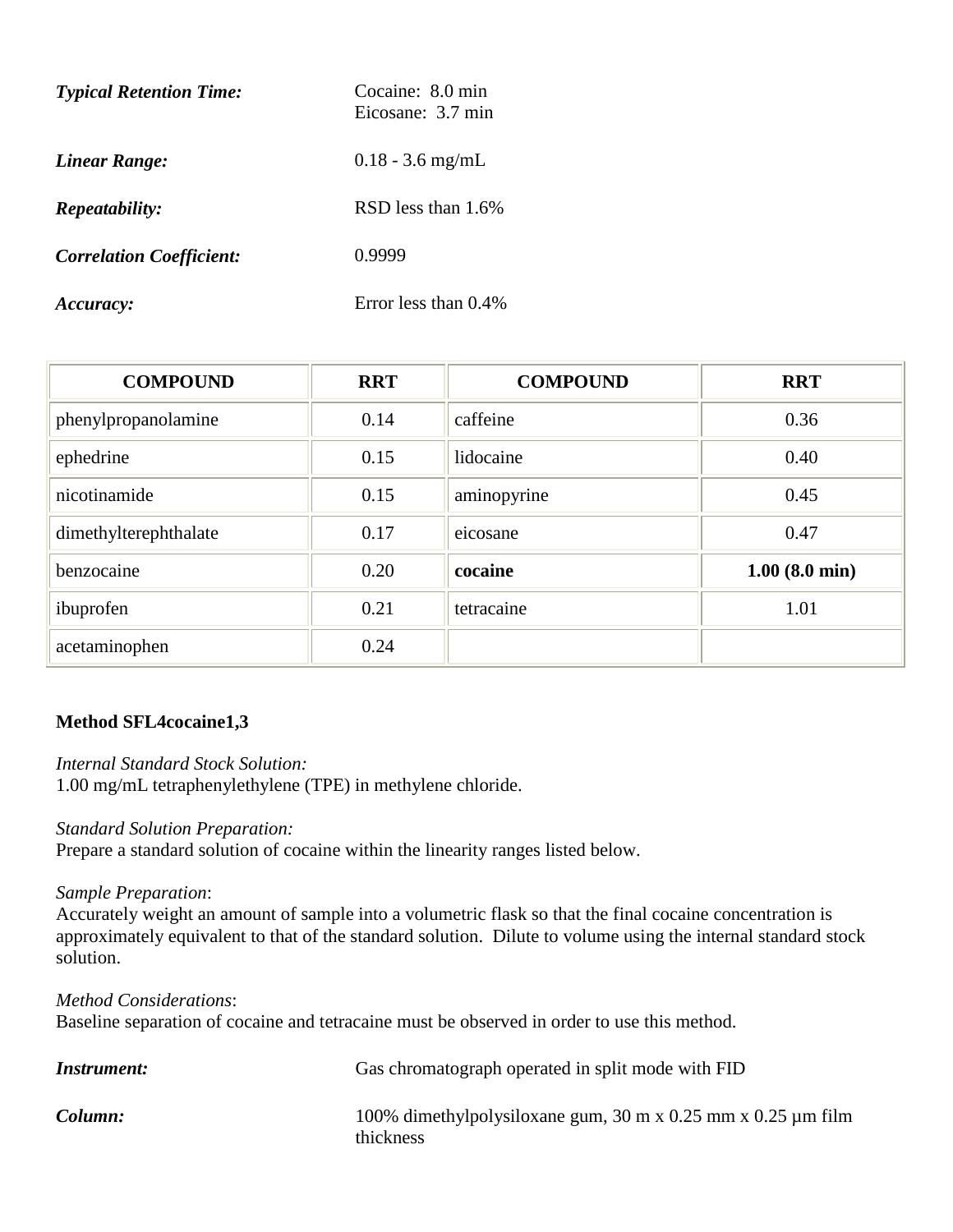| Carrier gas:                    | Hydrogen at 1.1 mL/min                                                                   |
|---------------------------------|------------------------------------------------------------------------------------------|
| Temperatures:                   | Injector: $270^{\circ}$ C<br>Detector: 250°C<br>Oven program: $260^{\circ}$ C isothermal |
| <b>Injection Parameters:</b>    | Split Ratio = $100:1$ , 1 µL injected                                                    |
| <b>Typical Retention Time:</b>  | Cocaine: 2.3 min<br>TPE: 3.3 min                                                         |
| <b>Linear Range:</b>            | Base: $0.19 - 11.3$ mg/mL<br>Hydrochloride: $0.11 - 10.0$ mg/mL                          |
| <i>Repeatability:</i>           | Base: RSD less than 3%<br>Hydrochloride: RSD less than 3%                                |
| <b>Correlation Coefficient:</b> | Base: 0.9999<br>Hydrochloride: 0.9998                                                    |
| Accuracy:                       | Base: Error less than 3%<br>Hydrochloride: Error less than 3%                            |

| <b>COMPOUND</b>       | <b>RRT</b> | <b>COMPOUND</b> | <b>RRT</b>              |
|-----------------------|------------|-----------------|-------------------------|
| phenylpropanolamine   | 0.55       | diphenhydramine | 0.72                    |
| dimethylterephthalate | 0.57       | procaine        | 0.80                    |
| benzocaine            | 0.58       | cocaine         | $1.00(2.3 \text{ min})$ |
| ibuprofen             | 0.59       | tetracaine      | 1.02                    |
| caffeine              | 0.68       | <b>TPE</b>      | 1.45                    |
| lidocaine             | 0.72       |                 |                         |

### *Method SFL4cocaine2,4*

*Internal Standard Stock Solution:*  1.00 mg/mL tetraphenylethylene (TPE) in methylene chloride.

## *Standard Solution Preparation*:

Prepare a standard solution of cocaine within the linear ranges described below for cocaine.

#### *Sample Preparation*:

Accurately weight an amount of sample into an appropriately sized volumetric flask so that the final cocaine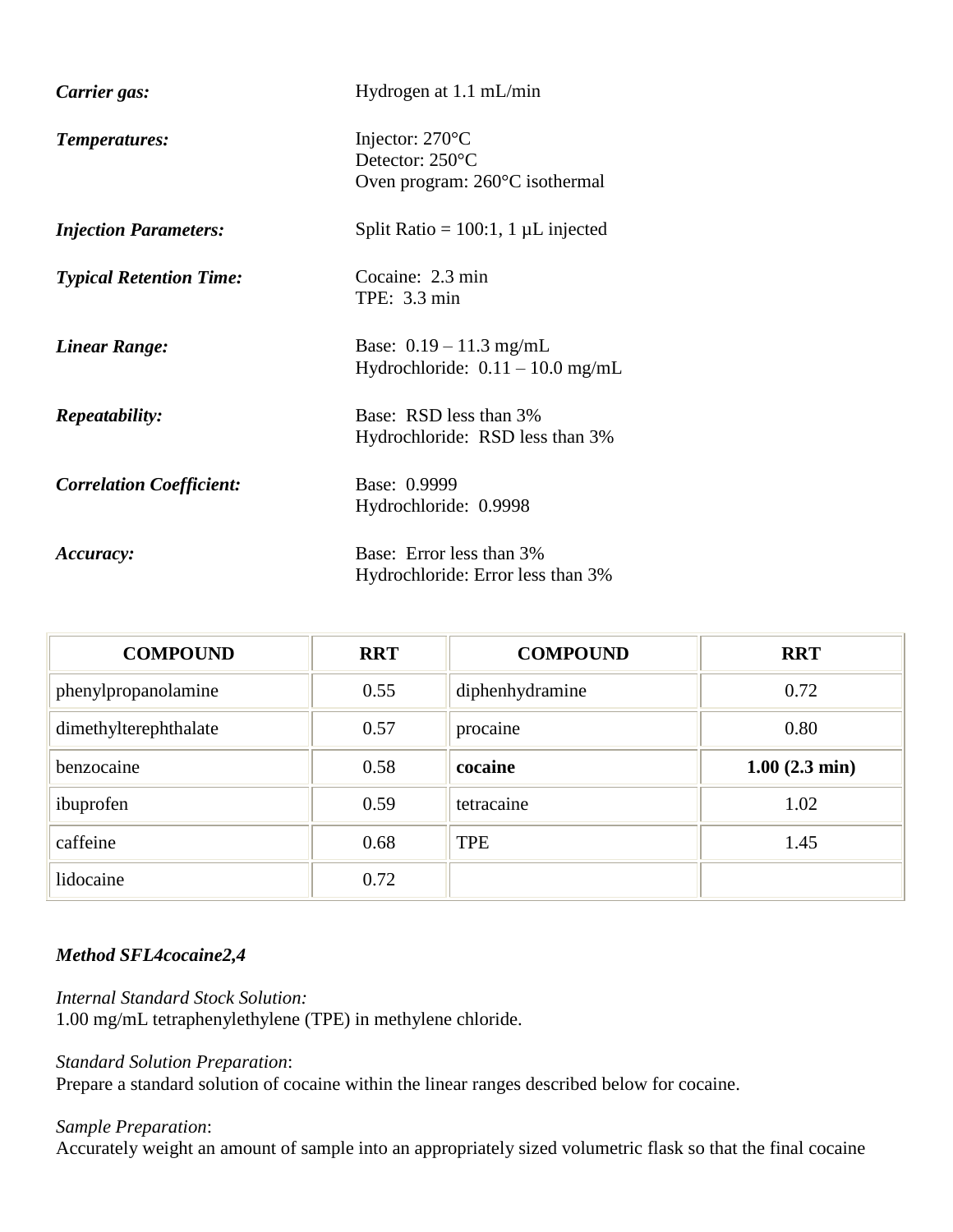concentration is approximately equivalent to that of the standard solution. Dilute to volume using the internal standard stock solution.

*Method Considerations*:

Baseline separation of cocaine and tetracaine must be observed in order to use this method.

| <b>Instrument:</b>              | Gas chromatograph operated in split mode with FID                                     |
|---------------------------------|---------------------------------------------------------------------------------------|
| Column:                         | 95% dimethyl-/5% diphenylpolysiloxane gum, 30 m x 0.25 mm x 0.25<br>um film thickness |
| Carrier gas:                    | Hydrogen at 2.5 mL/min                                                                |
| Temperatures:                   | Injector: 265°C                                                                       |
|                                 | Detector: 275°C                                                                       |
|                                 | Oven program: 260°C isothermal                                                        |
| <b>Injection Parameters:</b>    | Split Ratio = $100:1$ , 1 µL injected                                                 |
| <b>Typical Retention Time:</b>  | Cocaine: 2.3 min                                                                      |
|                                 | TPE: 3.5 min                                                                          |
| <b>Linear Range:</b>            | Base: $0.32 - 10.5$ mg/mL                                                             |
|                                 | Hydrochloride: $0.5 - 5.0$ mg/mL                                                      |
|                                 | Base: RSD less than 3%                                                                |
| Repeatability:                  | Hydrochloride: RSD less than 1%                                                       |
|                                 |                                                                                       |
| <b>Correlation Coefficient:</b> | Base: 0.9997                                                                          |
|                                 | Hydrochloride: 0.9997                                                                 |
| Accuracy:                       | Base: Error less than 3%                                                              |
|                                 | Hydrochloride: Error less than 5%                                                     |

| <b>COMPOUND</b>     | <b>RRT</b> | <b>COMPOUND</b> | <b>RRT</b>               |
|---------------------|------------|-----------------|--------------------------|
| phenylpropanolamine | 0.55       | diphenhydramine | 0.72                     |
| benzocaine          | 0.58       | procaine        | 0.80                     |
| ibuprofen           | 0.59       | cocaine         | $1.00(1.45 \text{ min})$ |
| caffeine            | 0.68       | tetracaine      | 1.02                     |
| lidocaine           | 0.72       | <b>TPE</b>      | 1.45                     |

*Method SFL4cocaine6,12*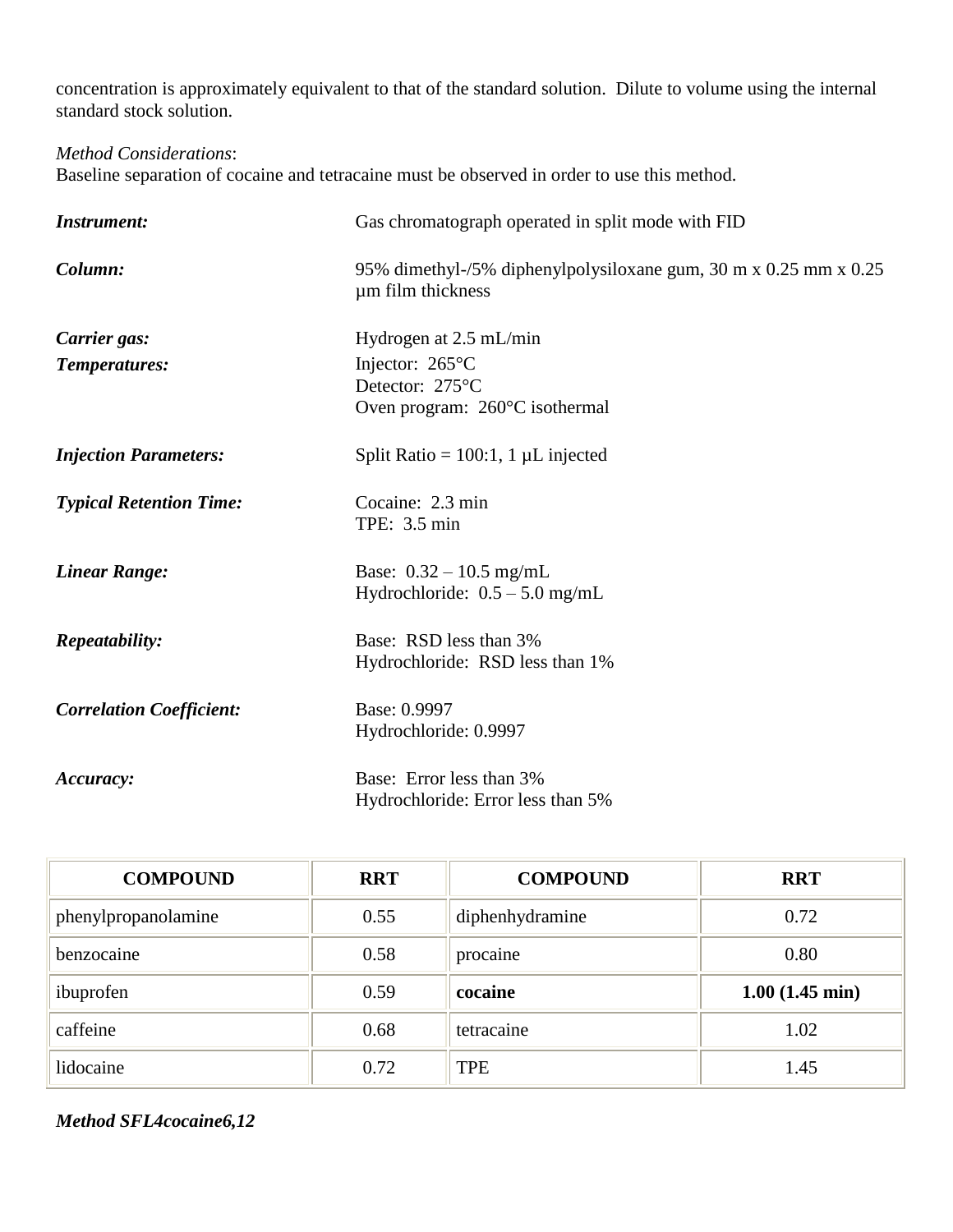| Internal Standard Stock Solution:                           |
|-------------------------------------------------------------|
| 1.00 mg/mL tetraphenylethylene (TPE) in methylene chloride. |

#### *Standard Solution Preparation*:

Prepare a standard solution of cocaine within the linearity ranges listed below.

#### *Sample Preparation*:

Accurately weight an amount of sample into an appropriately sized volumetric flask so that the final cocaine concentration is approximately equivalent to that of the standard solution. Dilute to volume using the internal standard stock solution.

#### *Method Considerations*:

Cocaine can be accurately quantitated in the presence of tetracaine using this method.

| <b>Instrument:</b>              | Gas chromatograph operated in split mode with FID                                     |
|---------------------------------|---------------------------------------------------------------------------------------|
| Column:                         | 50% dimethyl/50% diphenylpolysiloxane gum, 30 m x 0.25 mm x 0.25<br>um film thickness |
| Carrier gas:                    | Hydrogen at 1.4 mL/min                                                                |
| Temperatures:                   | Injector: 250°C<br>Detector: 275°C<br>Oven program: 275°C isothermal                  |
| <b>Injection Parameters:</b>    | Split Ratio = $100:1$ , 1 µL injected                                                 |
| <b>Typical Retention Time:</b>  | Cocaine: 2.5 min<br>TPE: 4.3 min                                                      |
| <b>Linear Range:</b>            | Base: 0.36-4.08 mg/mL<br>Hydrochloride: $0.2$ -5.3 mg/mL                              |
| Repeatability:                  | Base: RSD less than 1%<br>Hydrochloride: RSD less than 1%                             |
| <b>Correlation Coefficient:</b> | Base: 0.9997<br>Hydrochloride: 0.9992                                                 |
| Accuracy:                       | Base: Error less than 5%<br>Hydrochloride: Error less than 5%                         |

| <b>COMPOUND</b>       | <b>RRT</b> | <b>COMPOUND</b> | <b>RRT</b> |
|-----------------------|------------|-----------------|------------|
| phenylpropanolamine   | 0.41       | caffeine        | 0.65       |
| dimethylterephthalate | 0.43       | procaine        | 0.74       |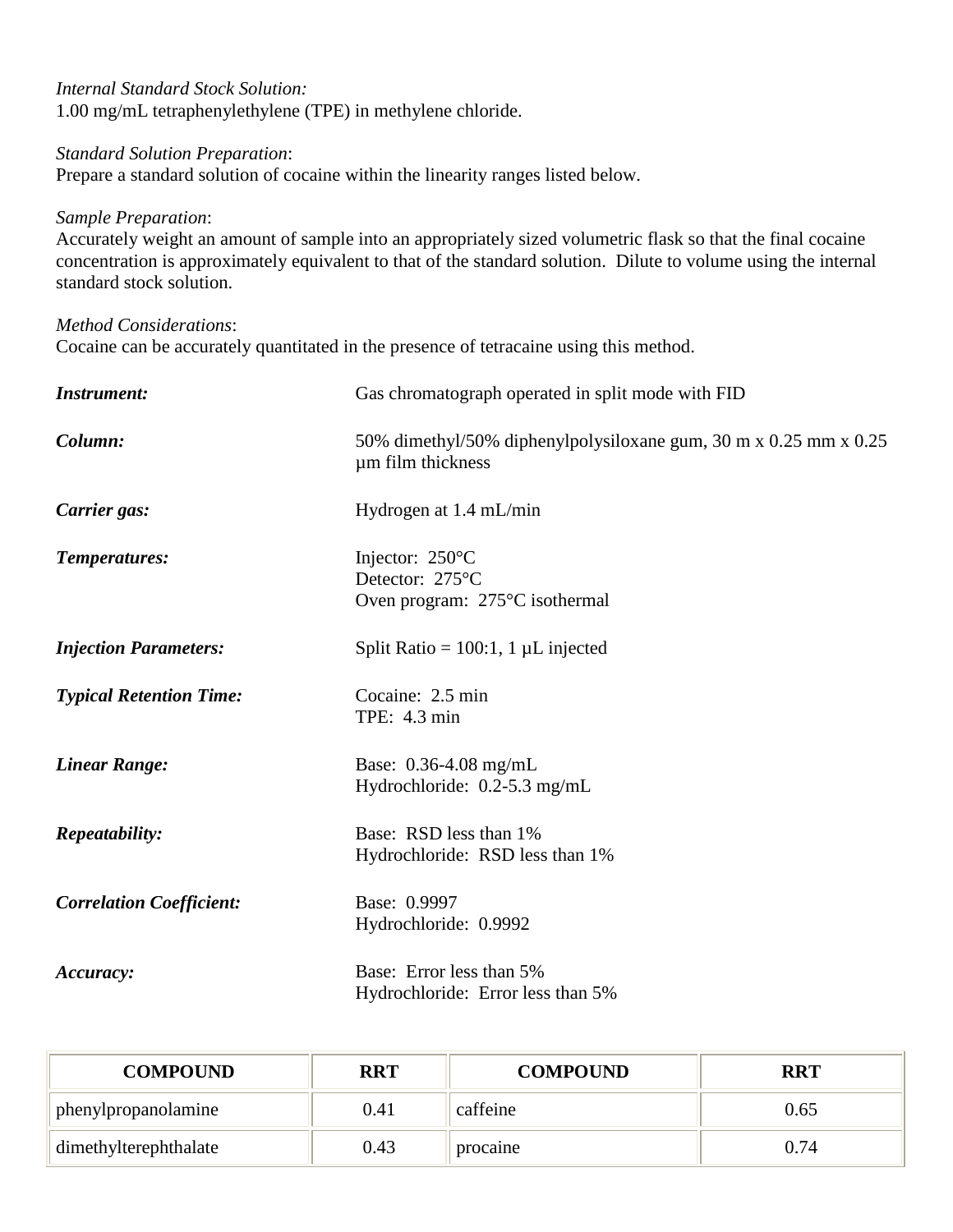| benzocaine      | 0.44 | cocaine    | $1.00(2.3 \text{ min})$ |
|-----------------|------|------------|-------------------------|
| ibuprofen       | 0.48 | tetracaine | 0.88                    |
| lidocaine       | 0.57 | TPE        | 1.66                    |
| diphenhydramine | 0.57 |            |                         |

## *Method SFL4cocaine7,8*

*Internal Standard Stock Solution:*  1.00 mg/ml tetraphenylethylene (TPE) in methylene chloride.

#### *Standard Solution Preparation*:

Prepare a standard solution of cocaine within the linearity ranges listed below.

### *Sample Preparation*:

Accurately weight an amount of sample into an appropriately sized volumetric flask so that the final cocaine concentration is approximately equivalent to that of the standard solution. Dilute to volume using the internal standard stock solution.

*Method Considerations*:

This method cannot be used to quantitate cocaine in the presence of tetracaine.

| <b>Instrument:</b>              | Gas chromatograph operated in split mode with FID                                        |
|---------------------------------|------------------------------------------------------------------------------------------|
| Column:                         | 95% dimethyl-/5% diphenylpolysiloxane gum, 15 m x 0.25 mm x 0.25<br>um film thickness    |
| Carrier gas:                    | Hydrogen at 3.7 mL/min                                                                   |
| Temperatures:                   | Injector: $250^{\circ}$ C<br>Detector: 275°C<br>Oven program: $275^{\circ}$ C isothermal |
| <b>Injection Parameters:</b>    | Split Ratio = $100:1$ , 1 µL injected                                                    |
| <b>Typical Retention Time:</b>  | Cocaine: 2.5 min<br>TPE: 4.3 min                                                         |
| <b>Linear Range:</b>            | Base: $0.6 - 5.69$ mg/mL<br>Hydrochloride: 0.5-7.72 mg/mL                                |
| Repeatability:                  | Base: RSD less than 1%<br>Hydrochloride: RSD less than 1%                                |
| <b>Correlation Coefficient:</b> | Base: 0.9997                                                                             |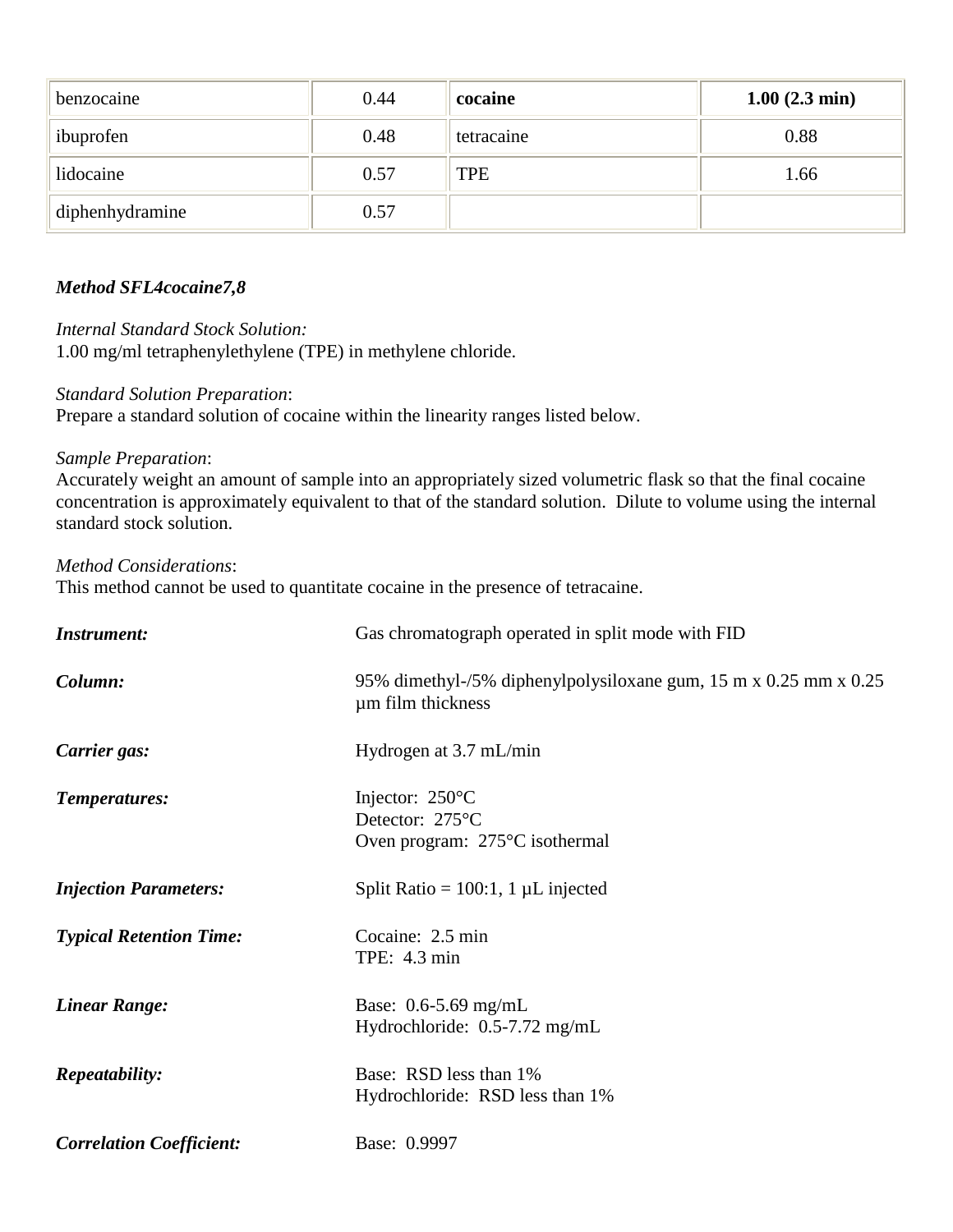#### Hydrochloride: 0.9992

## *Accuracy:* Base: Error less than 5% Hydrochloride: Error less than 5%

| <b>COMPOUND</b>       | <b>RRT</b> | <b>COMPOUND</b> | <b>RRT</b>              |
|-----------------------|------------|-----------------|-------------------------|
| phenylpropanolamine   | 0.41       | caffeine        | 0.65                    |
| dimethylterephthalate | 0.43       | procaine        | 0.74                    |
| benzocaine            | 0.44       | cocaine         | $1.00(2.3 \text{ min})$ |
| ibuprofen             | 0.48       | tetracaine      | 0.88                    |
| lidocaine             | 0.57       | <b>TPE</b>      | 1.66                    |
| diphenhydramine       | 0.57       |                 |                         |

## *5.2. HIGH PERFORMANCE LIQUID CHROMATOGRAPHY*

## *Method COC-LCQ1*

*Internal Standard Stock Solution:* 0.3 mg/mL strychnine in mobile phase.

#### *Standard Solution Preparation*:

Accurately weigh and prepare a standard solution of cocaine (hydrochloride or base) at approximately 0.3 mg/mL using internal standard stock solution.

#### *Sample Preparation*:

Accurately weigh an amount of sample into a volumetric flask and dilute with internal standard stock solution. If necessary, dilute the sample so the final concentration approximates the standard concentration. Filter sample with  $0.45 \mu m$  filter.

| <b>Instrument:</b>       | High performance liquid chromatograph equipped with diode array                                  |  |
|--------------------------|--------------------------------------------------------------------------------------------------|--|
| Column:                  | 5 µm ODS, 150 mm x 4.6 mm                                                                        |  |
| Detector:                | UV, 235 nm                                                                                       |  |
| Flow:                    | $1.00$ mL/min                                                                                    |  |
| <b>Injection Volume:</b> | $5.0 \mu L$                                                                                      |  |
| <b>Buffer:</b>           | 4000 mL distilled water, 10 g sodium hydroxide, 30.0 mL phosphoric<br>acid and 8.0 mL hexylamine |  |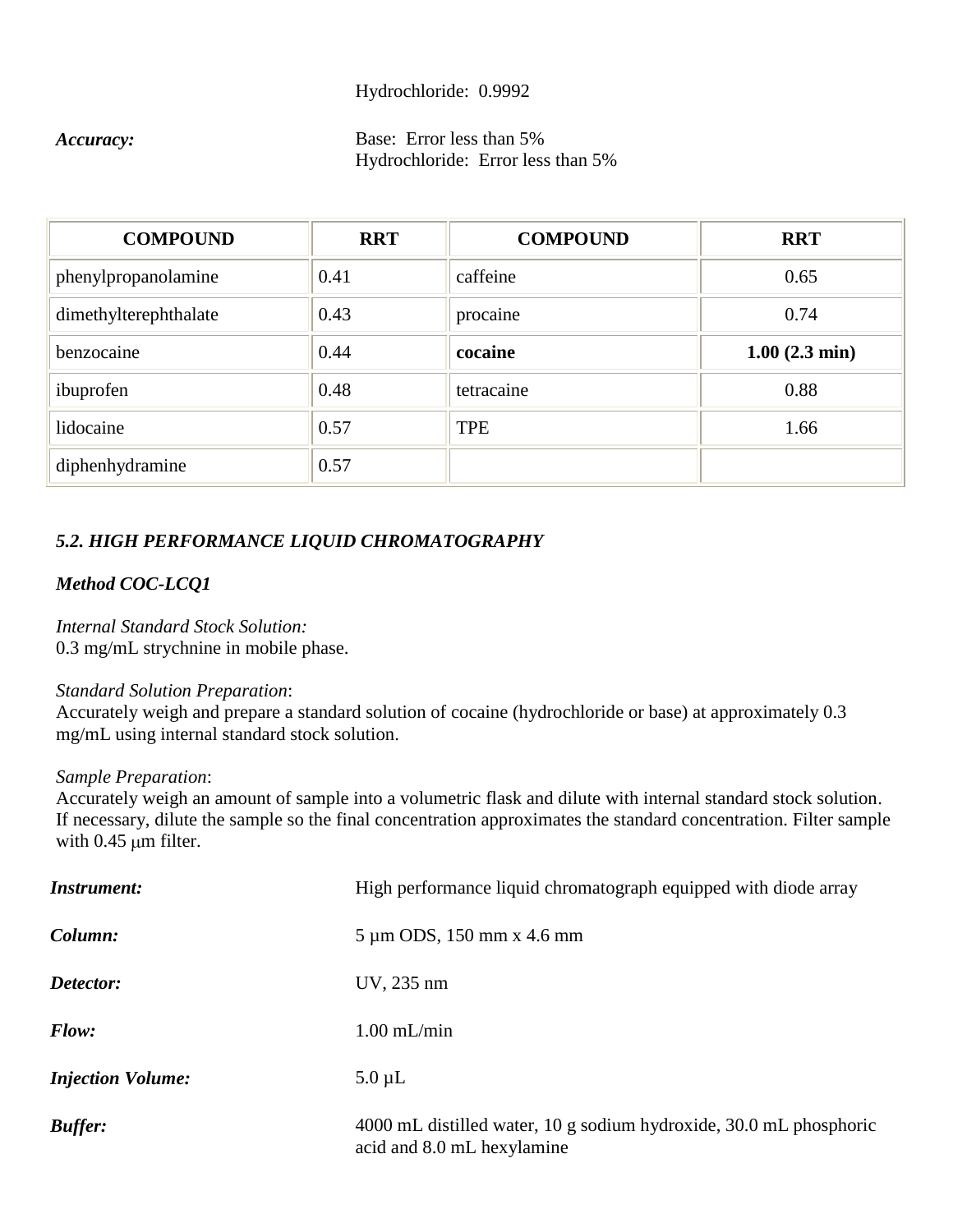| <b>Mobile Phase:</b>            | Buffer: acetonitrile 80:20                                        |
|---------------------------------|-------------------------------------------------------------------|
| <b>Typical Retention Time:</b>  | Cocaine: 3.68 min<br>Strychnine: 2.36 min                         |
| <b>Linear Range:</b>            | $0.062 - 1.5$ mg/mL                                               |
| Repeatability:                  | RSD less than 0.3%                                                |
| <b>Correlation Coefficient:</b> | 0.999                                                             |
| Accuracy:                       | Base: Error less than 2.5%<br>Hydrochloride: Error less than 3.5% |

| <b>COMPOUND</b>     | <b>RRT</b> | <b>COMPOUND</b> | <b>RRT</b>       |
|---------------------|------------|-----------------|------------------|
| nicotinamide        | 0.38       | heroin          | 0.78             |
| phenylpropanolamine | 0.44       | cocaine         | $1.0$ (3.68 min) |
| ephedrine           | 0.46       | aspirin         | 1.2              |
| procaine            | 0.48       | tetracaine      | 2.1              |
| acetaminophen       | 0.55       | benzocaine      | 2.4              |
| lidocaine           | 0.62       |                 |                  |

## *Method SFL4coc10,11*

### *Standard Solution Preparation*:

Prepare a standard solution of cocaine within the linearity range listed below. Filter the solution with a  $0.45 \mu m$ polypropylene filter.

# *Sample Preparation*:

Accurately weigh an amount of sample into an appropriately sized volumetric flask so that the final concentration of cocaine is approximately equivalent to that of the standard solution. Dilute to volume with HPLC-grade methanol. Filter the solution with a  $0.45 \mu m$  polypropylene filter.

| <i>Instrument:</i> | High performance liquid chromatograph equipped with UV/Vis detector |
|--------------------|---------------------------------------------------------------------|
| Column:            | $5 \mu m$ ODS, 150 mm x 4.6 mm                                      |
| Detector:          | UV, 245 nm (BW 4nm) and Reference 450 nm<br>(BW 100 nm)             |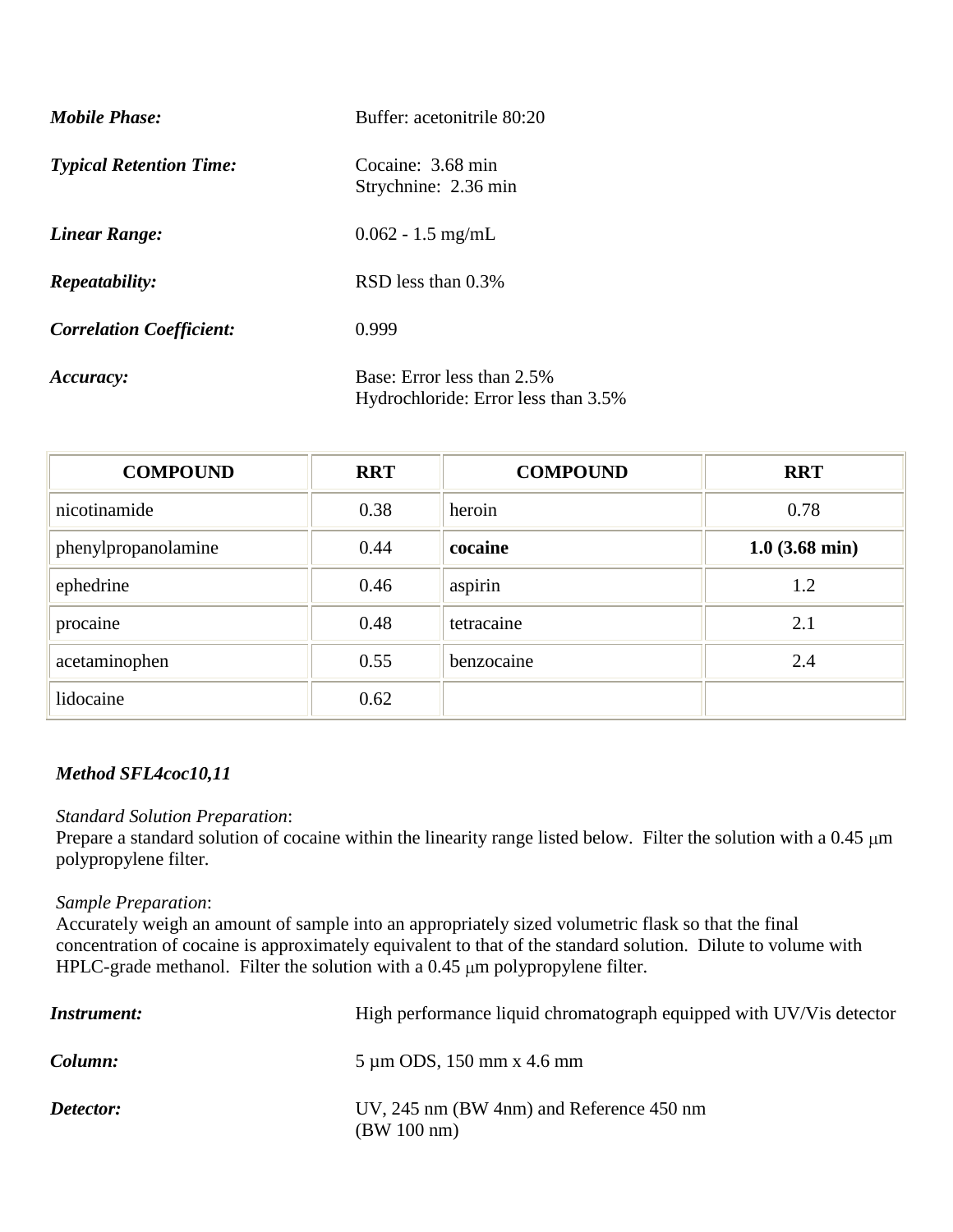| Temperature:                    | $30^{\circ}$ C                                                 |
|---------------------------------|----------------------------------------------------------------|
| <b>Flow Rate:</b>               | $1.0$ mL/min                                                   |
| <b>Injection Volume:</b>        | $2.0 \mu L$                                                    |
| <b>Buffer:</b>                  | pH 2.5 phosphate buffer                                        |
| <b>Mobile Phase:</b>            | 50% buffer, 50% methanol<br>1                                  |
| <b>Typical Retention Time:</b>  | $2.54 \text{ min}$                                             |
| <b>Linear Range:</b>            | Base: $0.56 - 4.5$ mg/mL<br>Hydrochloride: $0.35 - 3.74$ mg/mL |
| <b>Repeatability:</b>           | Base: RSD less than 1%<br>Hydrochloride: RSD less than 1%      |
| <b>Correlation Coefficient:</b> | Base: 0.9990<br>Hydrochloride: 0.9999                          |
| Accuracy:                       | Base: Error less than 4%<br>Hydrochloride: Error less than 4%  |

| COMPOUND | <b>RRT</b>              | <b>COMPOUND</b> | DDT |
|----------|-------------------------|-----------------|-----|
| cocaine  | $1.00(2.5 \text{ min})$ | tetracaine      | 1.0 |

### *5.3.* **CAPILLARY ELECTROPHORESIS**

## *Method COC-CEQ1*

*Internal Standard Stock Solution:* 0.3 mg/mL naphazoline in 100 mM sodium phosphate at pH of 4.5.

#### *Standard Solution Preparation*:

Accurately weigh and prepare a standard solution of cocaine hydrochloride or cocaine base at approximately 0.3 mg/mL using above internal standard stock solution.

#### *Sample Preparation*:

Accurately weigh an amount of sample into a volumetric flask and dilute with internal standard stock solution. If necessary, dilute the sample so the final concentration approximates the standard concentration.

*Mode:* Free zone

**Column:** 37 cm x 50 µm fused silica capillary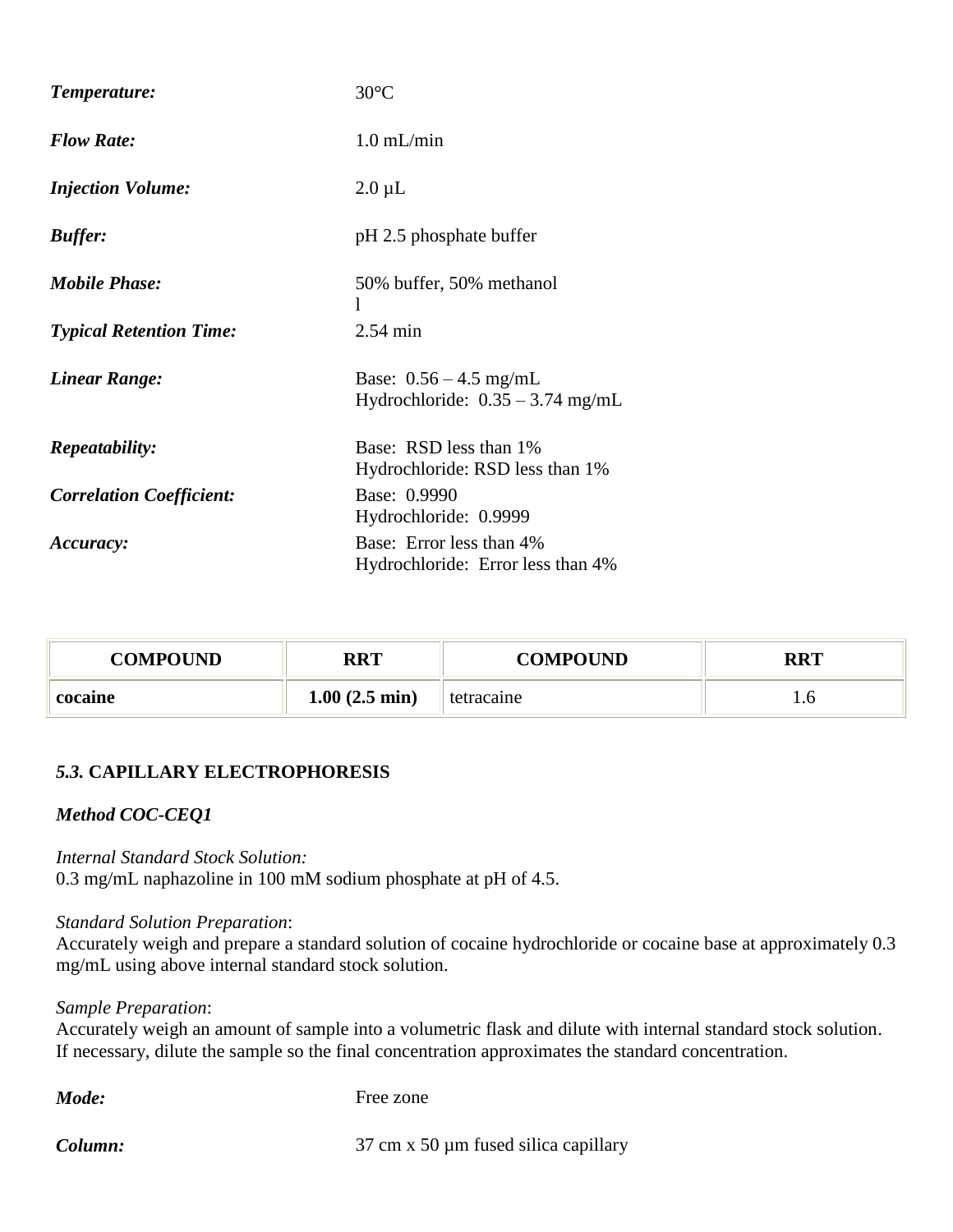| <b>Run Buffer:</b>              | 200 mM sodium phosphate buffer, pH 4.5     |  |
|---------------------------------|--------------------------------------------|--|
| Detector:                       | UV, 230 nm                                 |  |
| Voltage:                        | 20 kV                                      |  |
| Temperature:                    | 30°C liquid cooled                         |  |
| <b>Injection:</b>               | 2 s hydrodynamic                           |  |
| <b>Run Time:</b>                | 5 min                                      |  |
| <b>Rinse Time:</b>              | 1 min                                      |  |
| <b>Typical Retention Time:</b>  | Cocaine: 3.19 min<br>Naphazoline: 2.80 min |  |
| <b>Linear Range:</b>            | $0.025 - 0.6$ mg/mL                        |  |
| Repeatability:                  | RSD less than 2.0%                         |  |
| <b>Correlation Coefficient:</b> | 0.999                                      |  |
| Accuracy:                       | Error less than 5%                         |  |

| <b>COMPOUND</b>     | <b>RMT</b>                  | <b>COMPOUND</b>           | <b>RMT</b> |
|---------------------|-----------------------------|---------------------------|------------|
| amphetamine         | 0.79                        | trans-cinnamoylcocaine    | 1.11       |
| methamphetamine     | 0.83                        | codeine                   | 1.12       |
| naphazoline         | 0.88                        | morphine                  | 1.15       |
| phenylpropanolamine | 0.89                        | acetylcodeine             | 1.18       |
| pseudoephedrine     | 0.90                        | $O^6$ -monoacetylmorphine | 1.19       |
| ephedrine           | 0.91                        | papaverine                | 1.21       |
| diphenhydramine     | 0.92                        | heroin                    | 1.23       |
| procaine            | 0.95                        | noscapine                 | 1.26       |
| quinine             | 0.97                        | nicotinamide              | >3.0       |
| cocaine             | $1.00$ $(3.19 \text{ min})$ | acetaminophen             | >3.0       |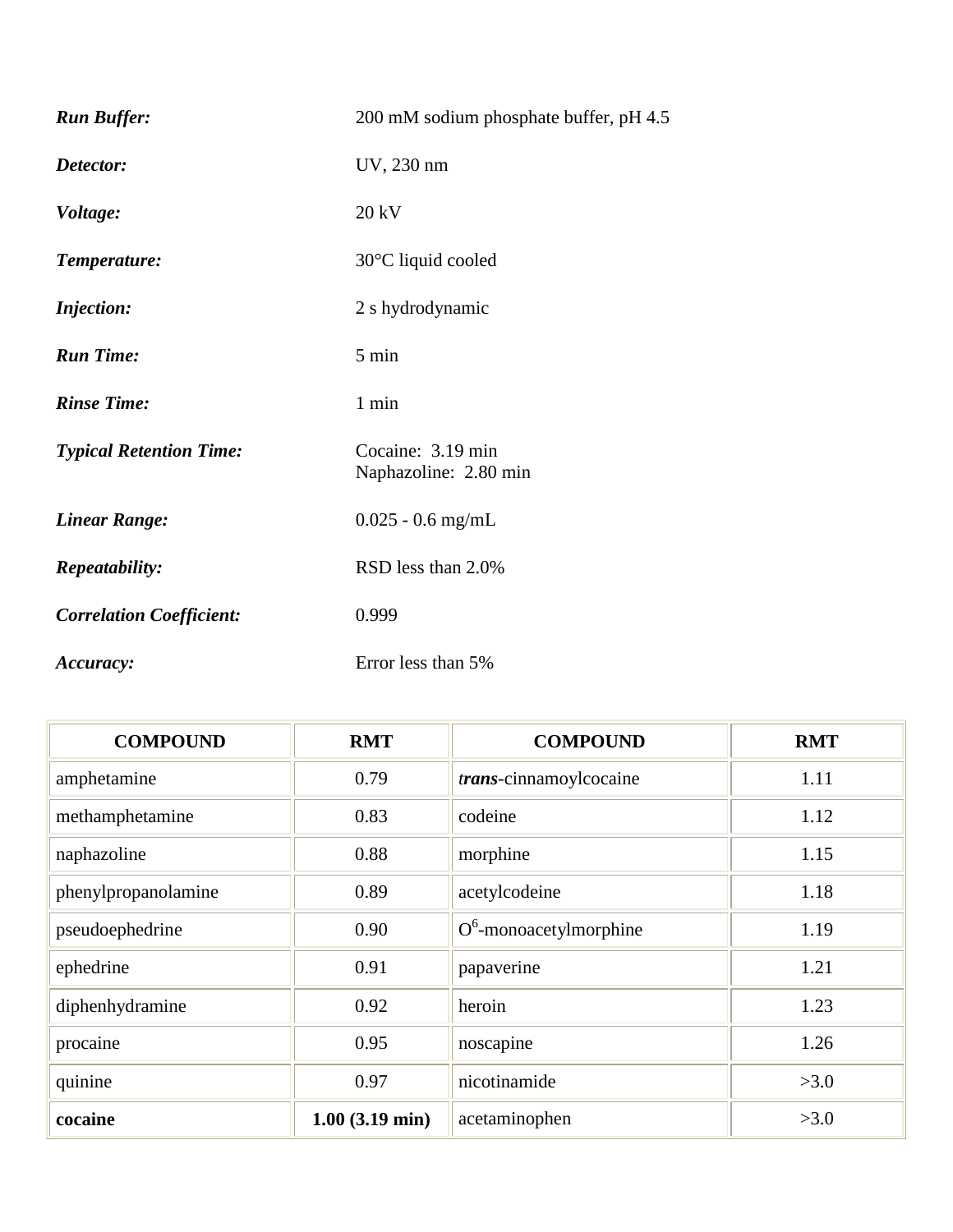| lidocaine                              | 1.04 | caffeine        | >3.0 |
|----------------------------------------|------|-----------------|------|
| thebaine                               | 1.05 | benzocaine      | >3.0 |
| $\operatorname{cis}$ -cinnamoylcocaine | 1.06 | phenacetin      | >3.0 |
| tetracaine                             | 1.09 | benzoylecgonine | >3.0 |
| hydromorphone                          | 1.09 | aspirin         | >3.0 |

# *6. QUALITATIVE DATA*

## *6.1.* **ULTRAVIOLET SPECTROPHOTOMETRY**

| <b>SOLVENT</b> | <b>MAXIMUM ABSORBANCE</b><br>(NM) |
|----------------|-----------------------------------|
| Aqueous Acid   | 233, 275                          |

See spectra on the following pages for [FT-IR,](#page-21-0) Mass Spectrometry, [Nuclear Magnetic Resonance,](#page-23-0) and [Vapor](#page-23-1)  [Phase IR.](#page-23-1)

### *7. REFERENCES*

Allen A.C., Cooper D.A., Kiser W.O., and Cottrell R.C., "The Cocaine Diastereoisomers." Journal of Forensic Sciences, Vol 26, No. 1, January 1981, pp.12-26.

Budavari S., The Merck Index,  $13<sup>th</sup>$  Edition, Merck and Co., Inc., 2001, p. 429.

Cooper D.A. and Allen A.C., "Synthetic Cocaine Impurities." Journal of Forensic Sciences, Vol 29, No. 4, October 1984, pp. 1045-1055.

Fulton C.L., Modern Microcrystal Tests for Drugs, Wiley - Interscience, 1969, pp. 300-301.

Galichet L., Clarke's Analysis of Drugs and Poisons, 3rd Edition, The Pharmaceutical Press, 2004.

Horwitz William, Ed., Official Methods of Analysis of the Association of Official Analytical Chemists, 12th ed., Association of Official Analytical Chemists, 1975.

Lukaszewski T. and Jeffery W.K., "Impurities and Artifacts of Illicit Cocaine." Journal of Forensic Sciences, Vol 25, No. 3, July 1980, pp. 499-507.

Mills T. and Roberson J.C., Instrumental Data for Drug Analysis, 2<sup>nd</sup> edition, Vol. 1, CRC Press, p. 524. Ruybal R., "Differentiation of d- and l-Cocaine by Microcrystalline Test." Microgram, Vol. XV, No. 9, September 1982.

Schlesinger H.L., "Topics in the Chemistry of Cocaine" Bulletin on Narcotics, Vol. XXXVII, No. 1, 1985, pp.63-78.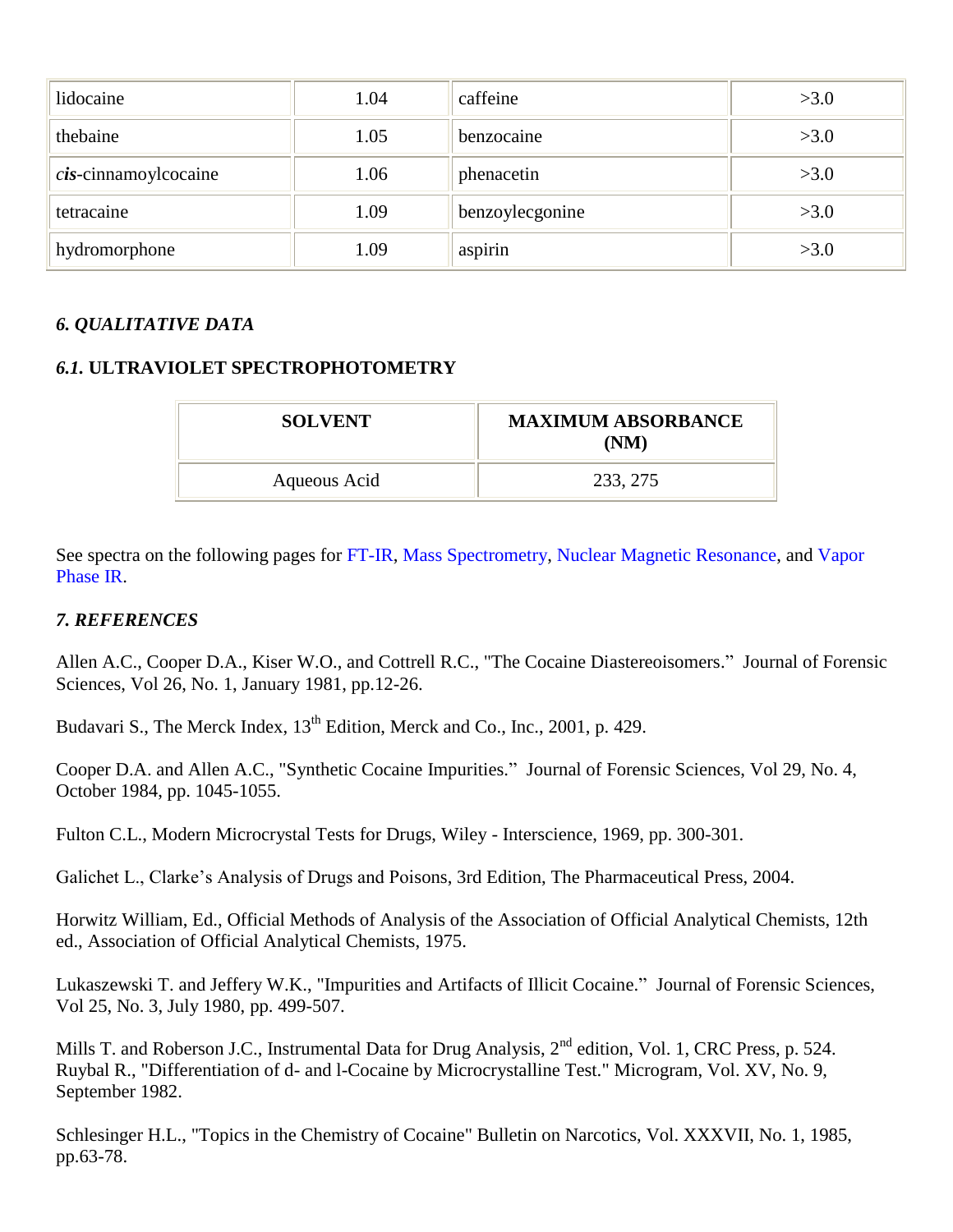# *8. ADDITIONAL RESOURCES*

**[Forendex](http://forendex.southernforensic.org/index.php/detail/index/92)** 

[Wikipedia](http://en.wikipedia.org/wiki/Cocaine)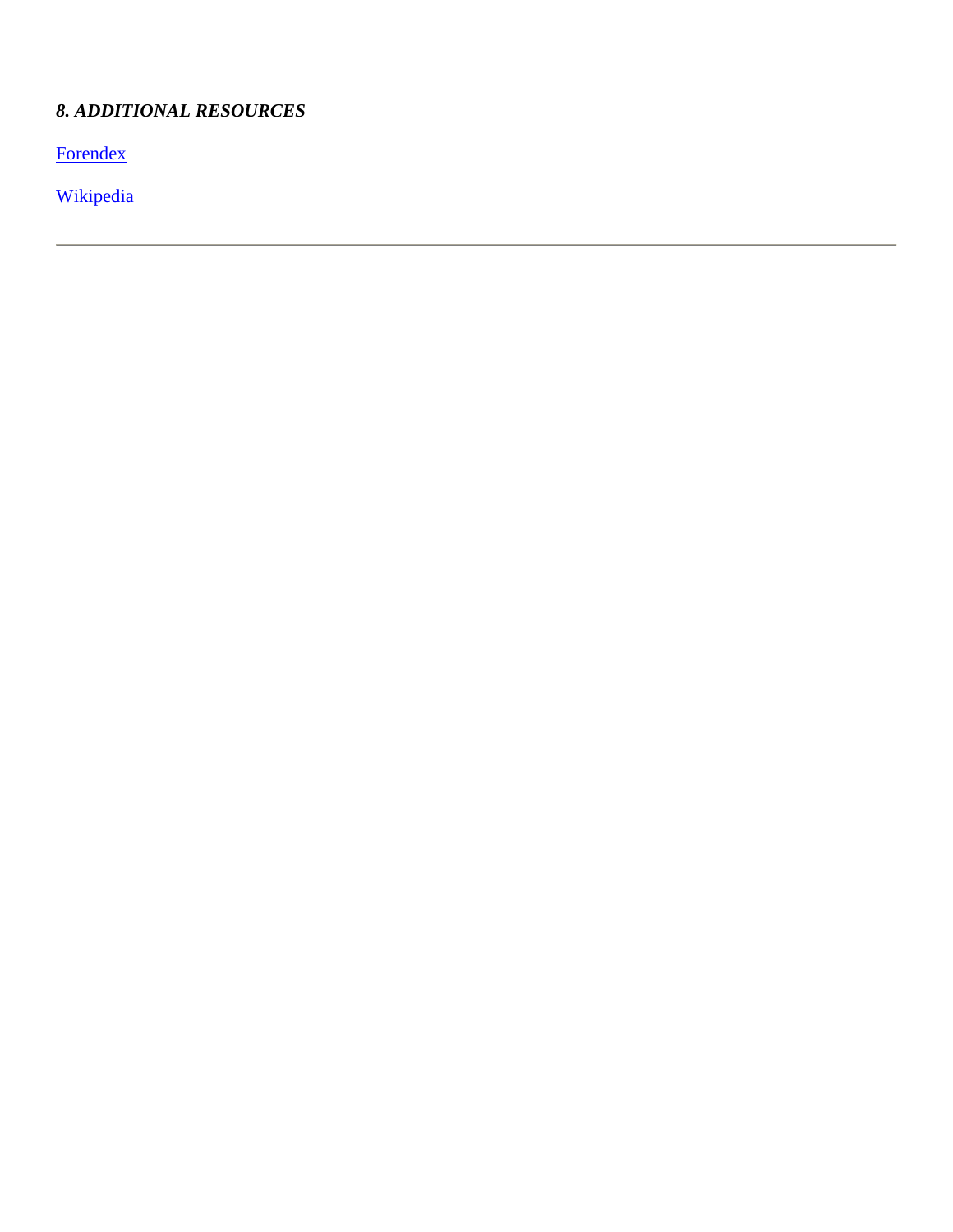<span id="page-21-0"></span>

FTIR (3-bounce ATR): Cocaine HCl Lot #ENA-308 16 scans, 4 cm<sup>-1</sup> resolution

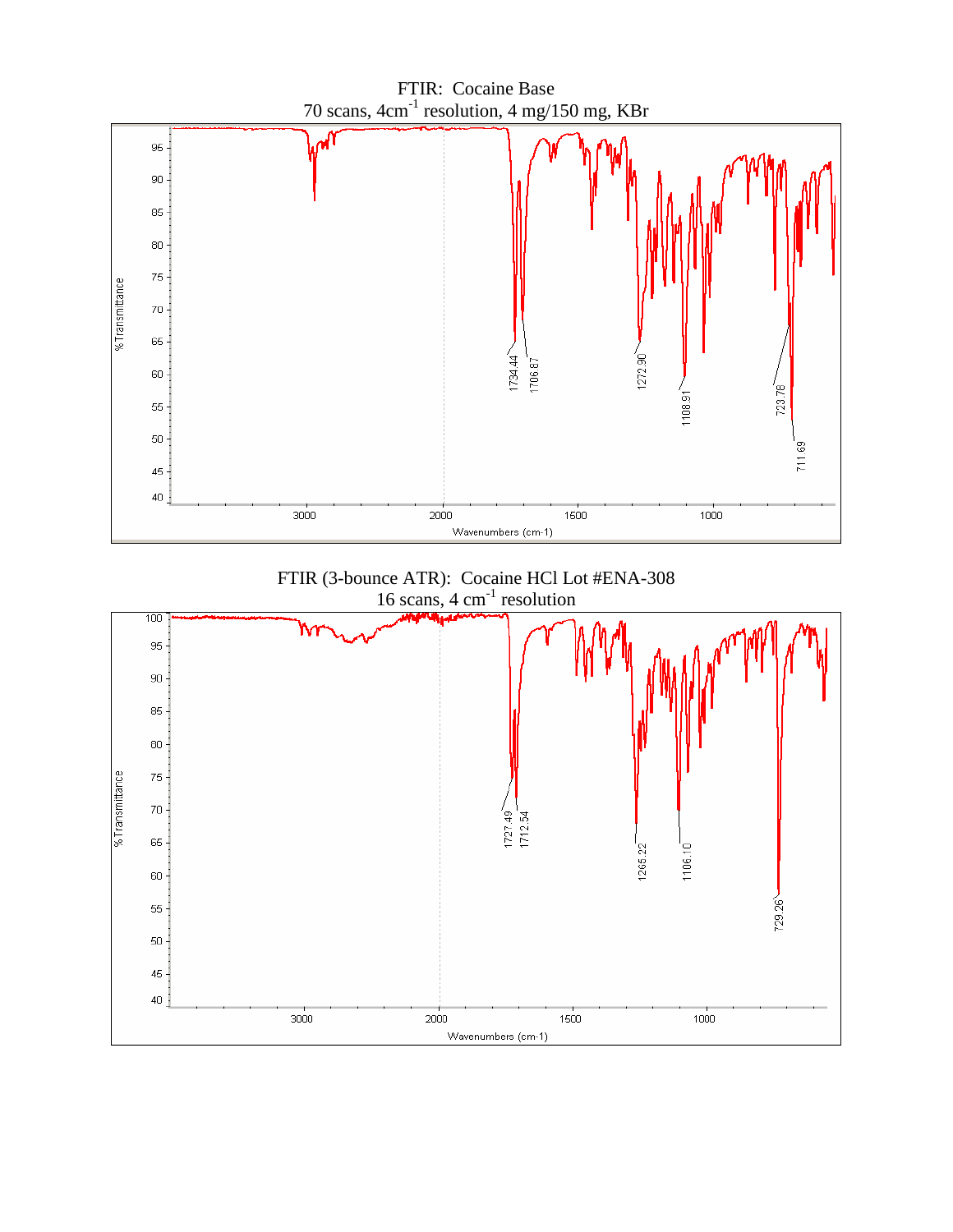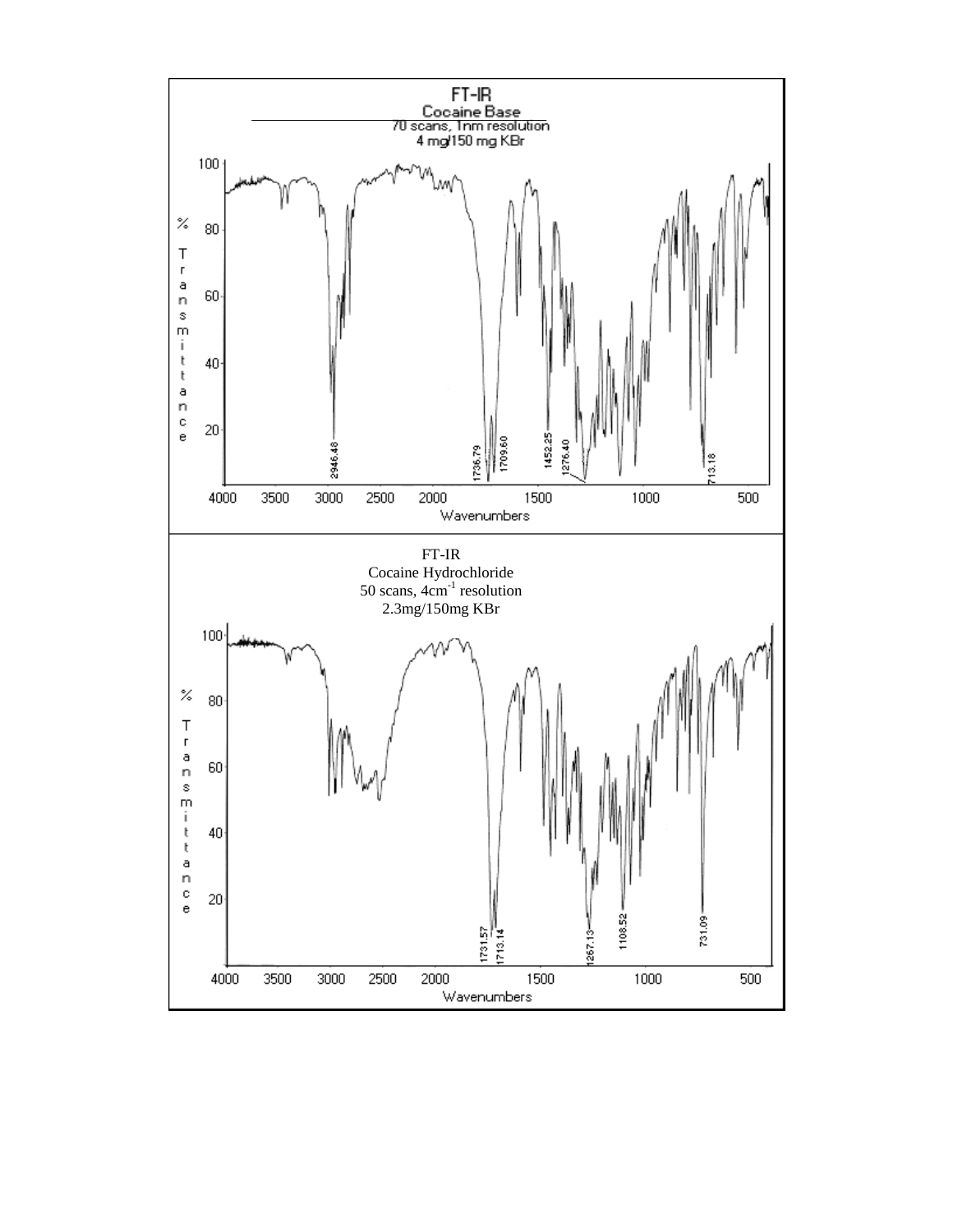<span id="page-23-1"></span>

Nuclear Magnetic Resonance (Proton): Cocaine Base Lot # ENA-077 CDCl3, 50 mg/mL, 400 MHz

<span id="page-23-0"></span>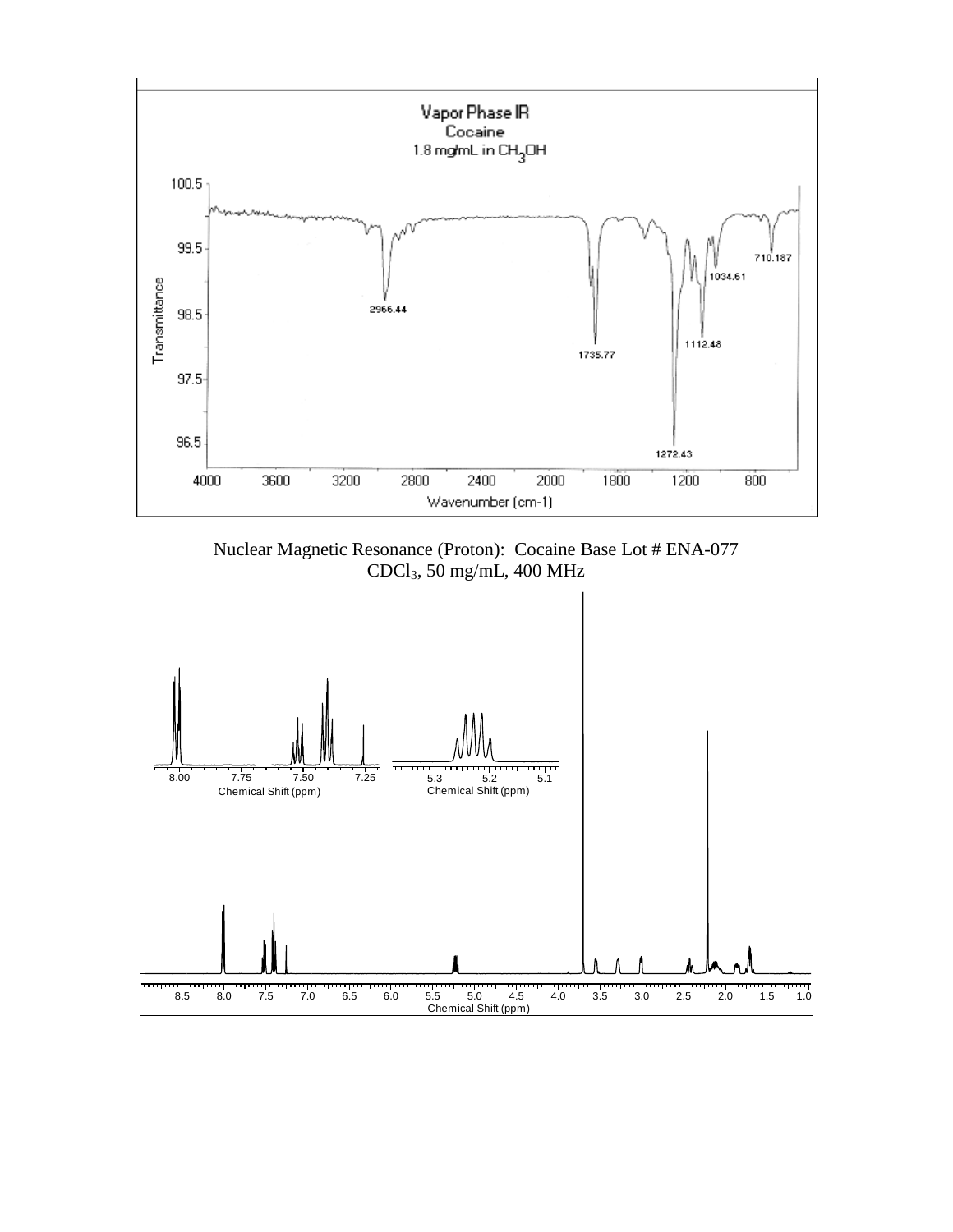

Nuclear Magnetic Resonance (<sup>13</sup>C): Cocaine Base Lot # ENA-077 CDCl3, 50 mg/mL, 100.6 MHz



Nuclear Magnetic Resonance (Proton): Cocaine Hydrochloride Lot #ENA-308